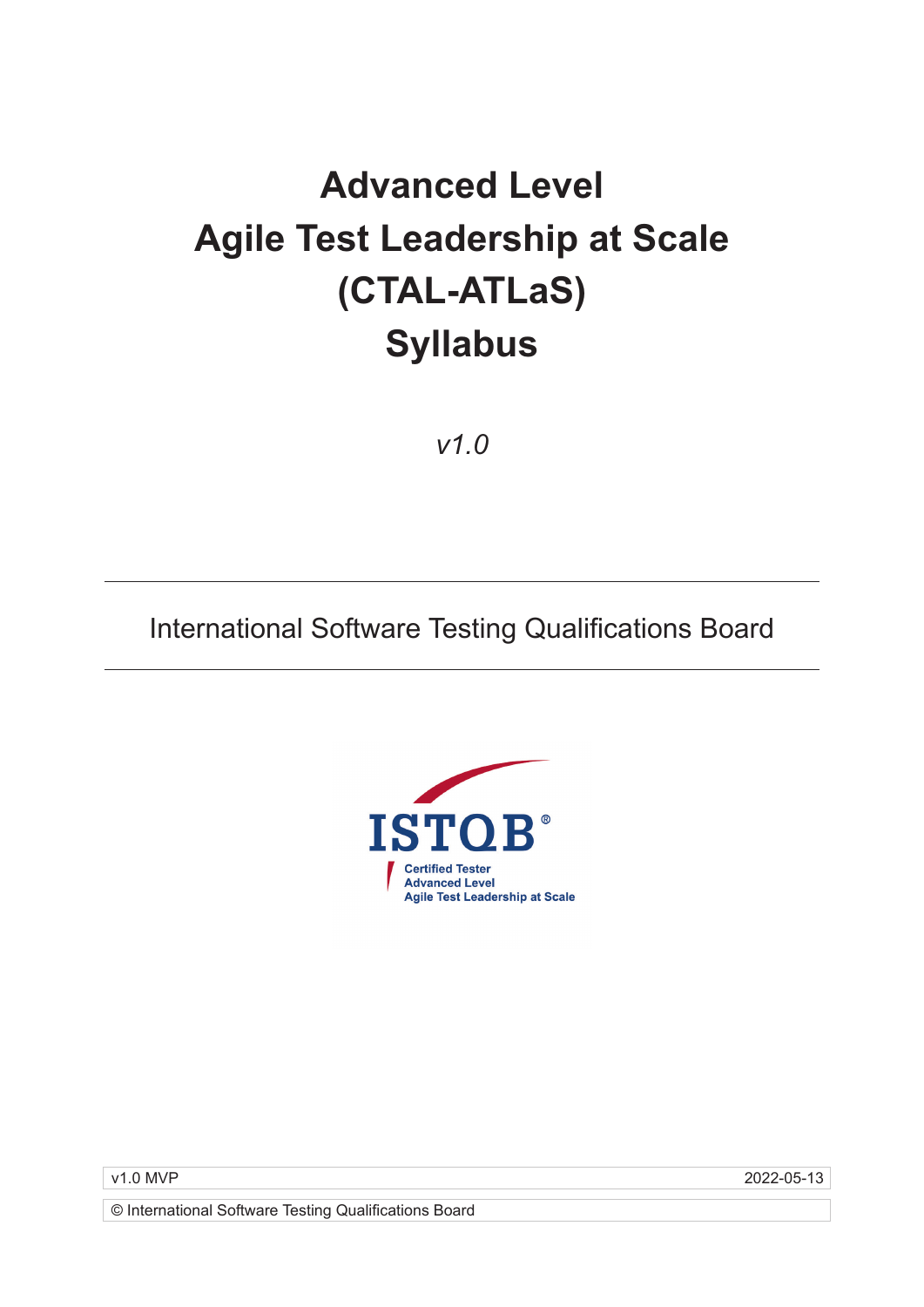

# <span id="page-1-0"></span>**Copyright Notice**

Copyright Notice © International Software Testing Qualifications Board (hereinafter called ISTQB®)

ISTQB® is a registered trademark of the International Software Testing Qualifications Board.

Copyright © 2022, Mette Bruhn-Pedersen (Product Owner), Jean-Luc Cossi, Michael Heller, Leanne Howard, Marcelo Chanez, Loyde Mitchell, Ilia Kulakov, and Gil Shekel.

All rights reserved. The authors hereby transfer the copyright to the ISTQB®. The authors (as current copyright holders) and ISTQB® (as the future copyright holder) have agreed to the following conditions of use:

Extracts, for non-commercial use, from this document may be copied if the source is acknowledged. Any Accredited Training Provider may use this syllabus as the basis for a training course if the authors and the ISTQB® are acknowledged as the source and copyright owners of the syllabus and provided that any advertisement of such a training course mentions the syllabus only after official Accreditation of the training materials has been received from an ISTQB®-recognized Member Board.

Any individual or group of individuals may use this syllabus as the basis for articles and books, if the authors and the ISTQB® are acknowledged as the source and copyright owners of the syllabus.

Any other use of this syllabus is prohibited without first obtaining the approval in writing from the ISTQB®. Mail to: info@istqb.org

Any ISTQB®-recognized Member Board may translate this syllabus provided they reproduce the abovementioned Copyright Notice in the translated version of the syllabus.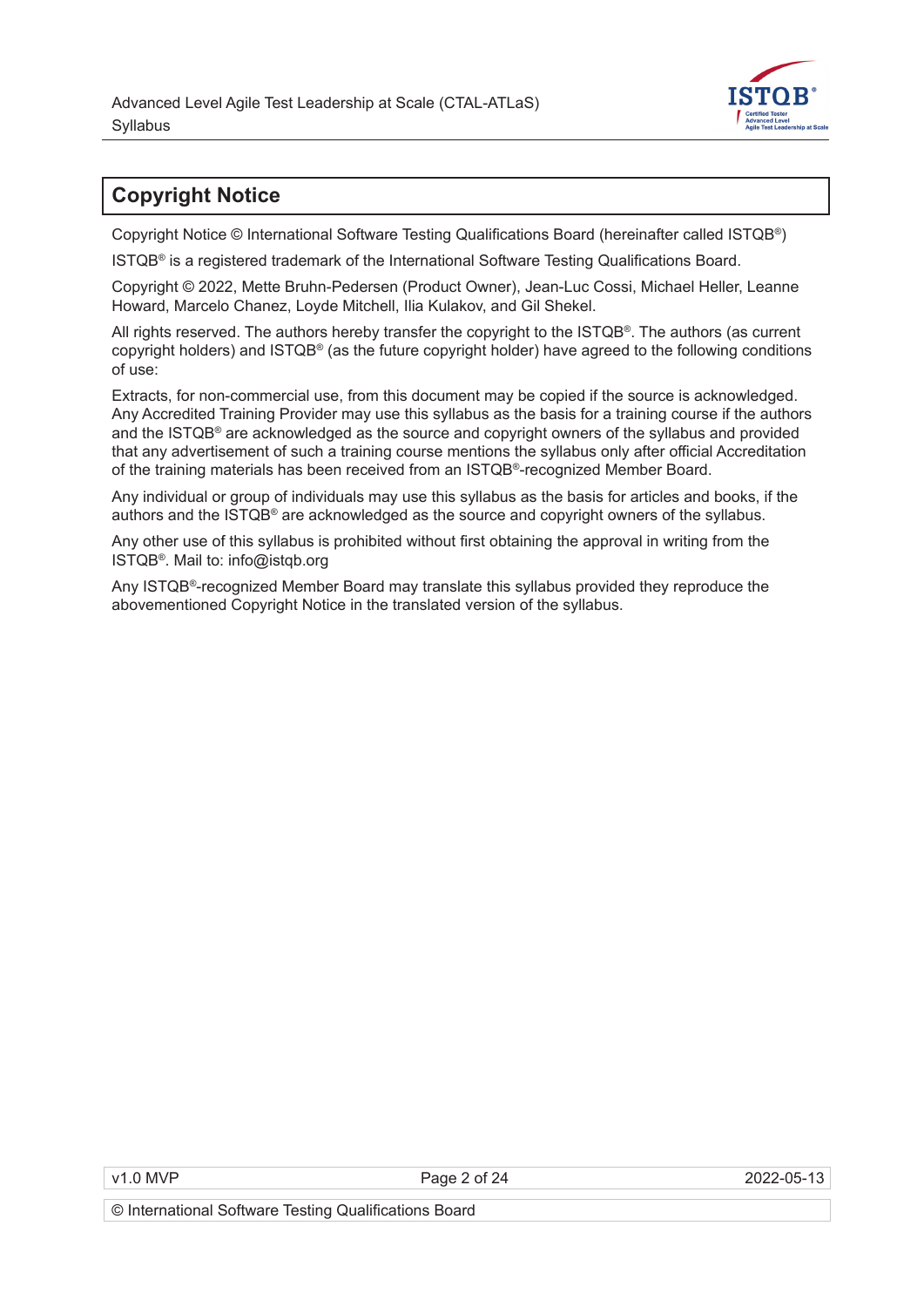

# <span id="page-2-0"></span>**Revision History**

| Version | Date       | Remarks         |
|---------|------------|-----------------|
| v1.0    | 2022/05/13 | Release version |

v1.0 MVP Page 3 of 24 2022-05-13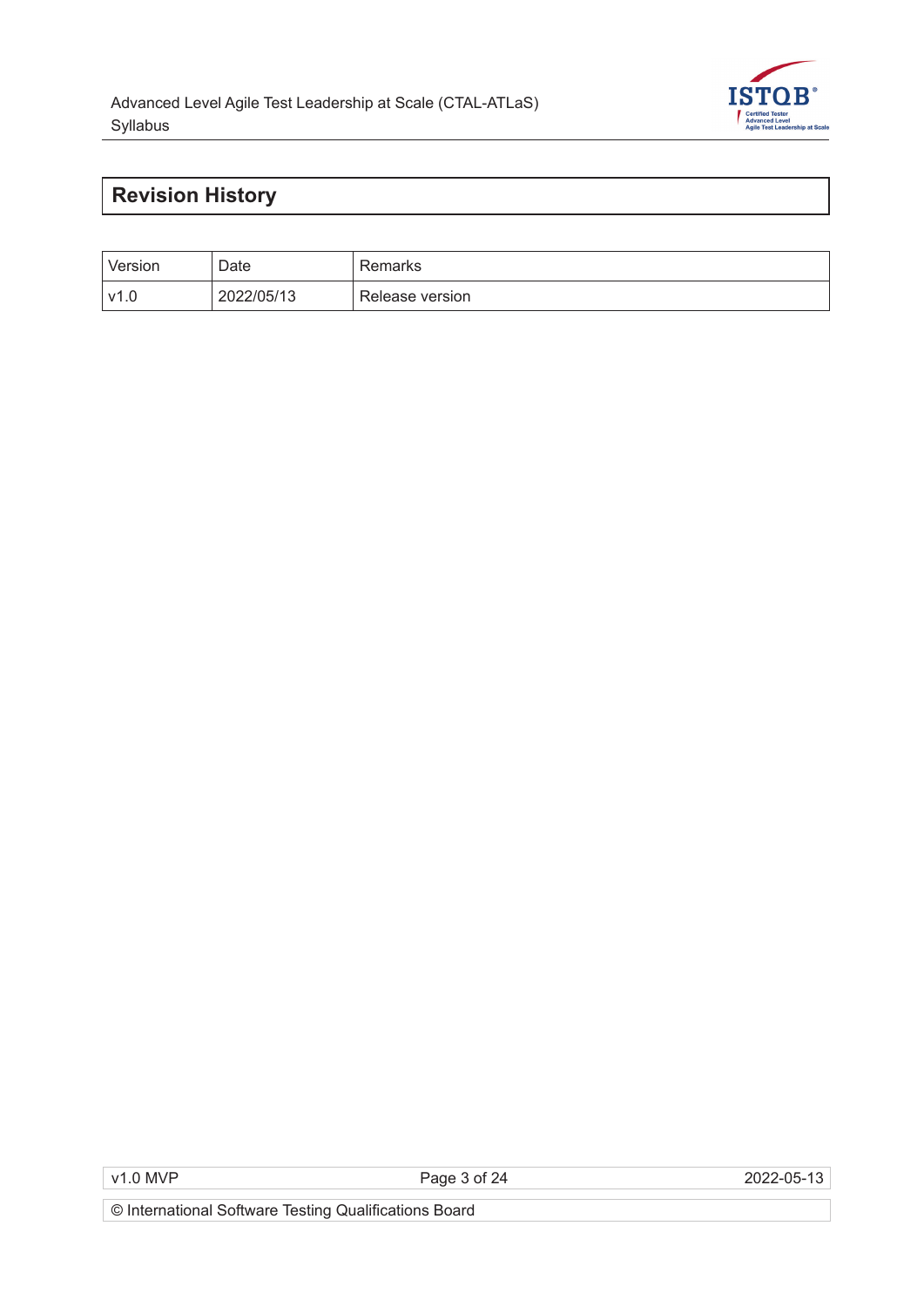

# **Table of Contents**

| 0 |     |       |                                                                         |  |  |
|---|-----|-------|-------------------------------------------------------------------------|--|--|
|   | 0.1 |       |                                                                         |  |  |
|   | 0.2 |       |                                                                         |  |  |
|   |     |       |                                                                         |  |  |
|   | 0.3 |       |                                                                         |  |  |
|   | 0.4 |       |                                                                         |  |  |
|   | 0.5 |       |                                                                         |  |  |
|   | 0.6 |       |                                                                         |  |  |
|   | 0.7 |       |                                                                         |  |  |
|   | 0.8 |       |                                                                         |  |  |
|   | 0.9 |       |                                                                         |  |  |
|   |     |       |                                                                         |  |  |
|   |     |       |                                                                         |  |  |
| 1 |     |       |                                                                         |  |  |
|   | 1.1 |       |                                                                         |  |  |
|   | 1.2 |       |                                                                         |  |  |
| 2 |     |       | Improve Quality and Flow in a Value-Driven Organization - 120 minutes14 |  |  |
|   |     |       |                                                                         |  |  |
|   |     | 2.1.1 |                                                                         |  |  |
|   |     | 2.1.2 |                                                                         |  |  |
|   |     |       |                                                                         |  |  |
|   |     | 2.2.1 |                                                                         |  |  |
|   |     | 2.2.2 |                                                                         |  |  |
|   |     |       |                                                                         |  |  |

| MVD<br>$\sqrt{1}$<br>. | ו כ<br>ັ | _____ |
|------------------------|----------|-------|
|                        |          |       |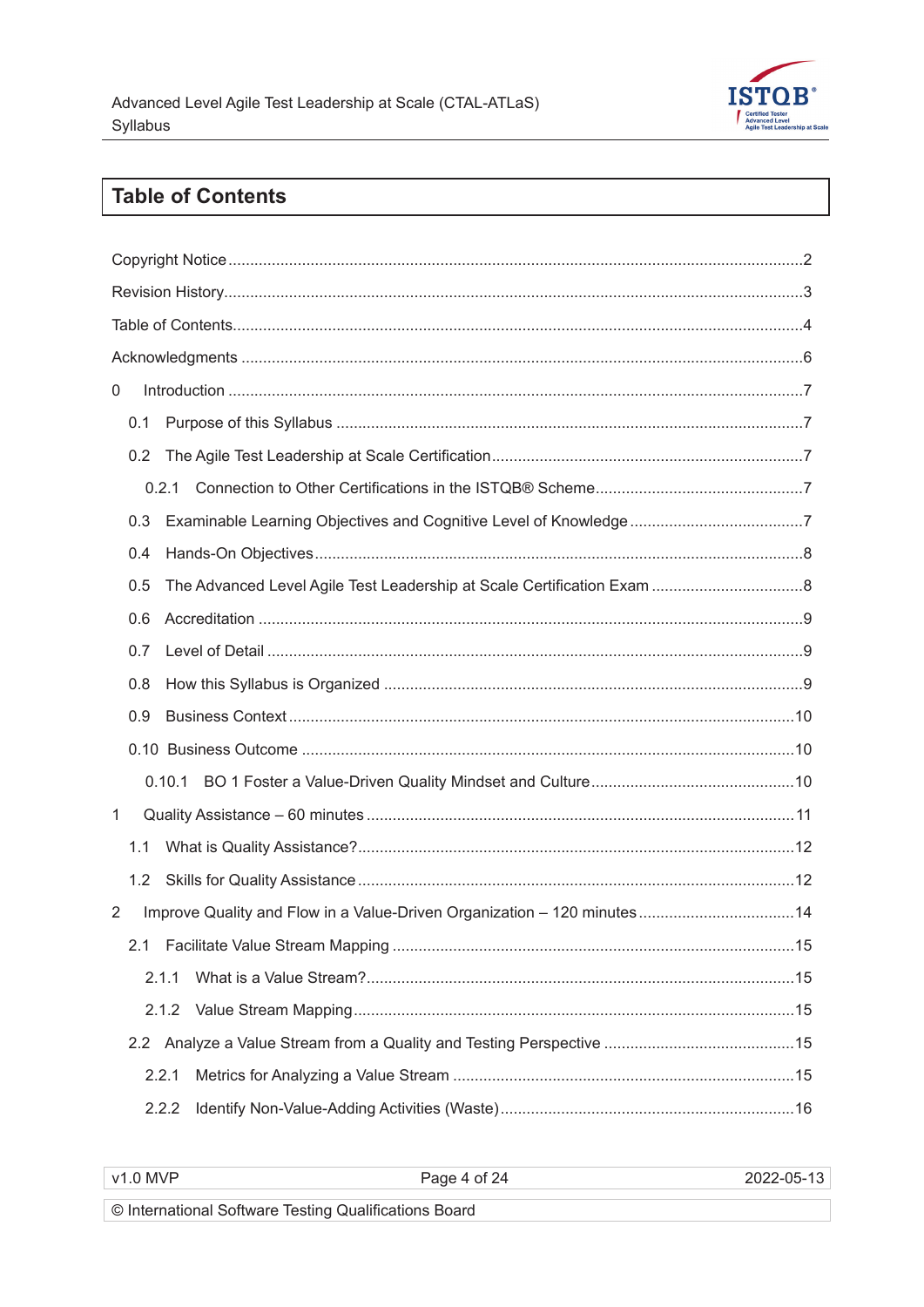

| 3              |  |  |                                                                               |  |
|----------------|--|--|-------------------------------------------------------------------------------|--|
|                |  |  | 3.1 Structured Problem-Solving Approach for Testing and Quality Activities 18 |  |
|                |  |  |                                                                               |  |
|                |  |  |                                                                               |  |
|                |  |  |                                                                               |  |
|                |  |  |                                                                               |  |
|                |  |  |                                                                               |  |
|                |  |  |                                                                               |  |
| $\overline{4}$ |  |  |                                                                               |  |
| 5              |  |  |                                                                               |  |
| 6              |  |  |                                                                               |  |
| $7^{\circ}$    |  |  |                                                                               |  |
|                |  |  |                                                                               |  |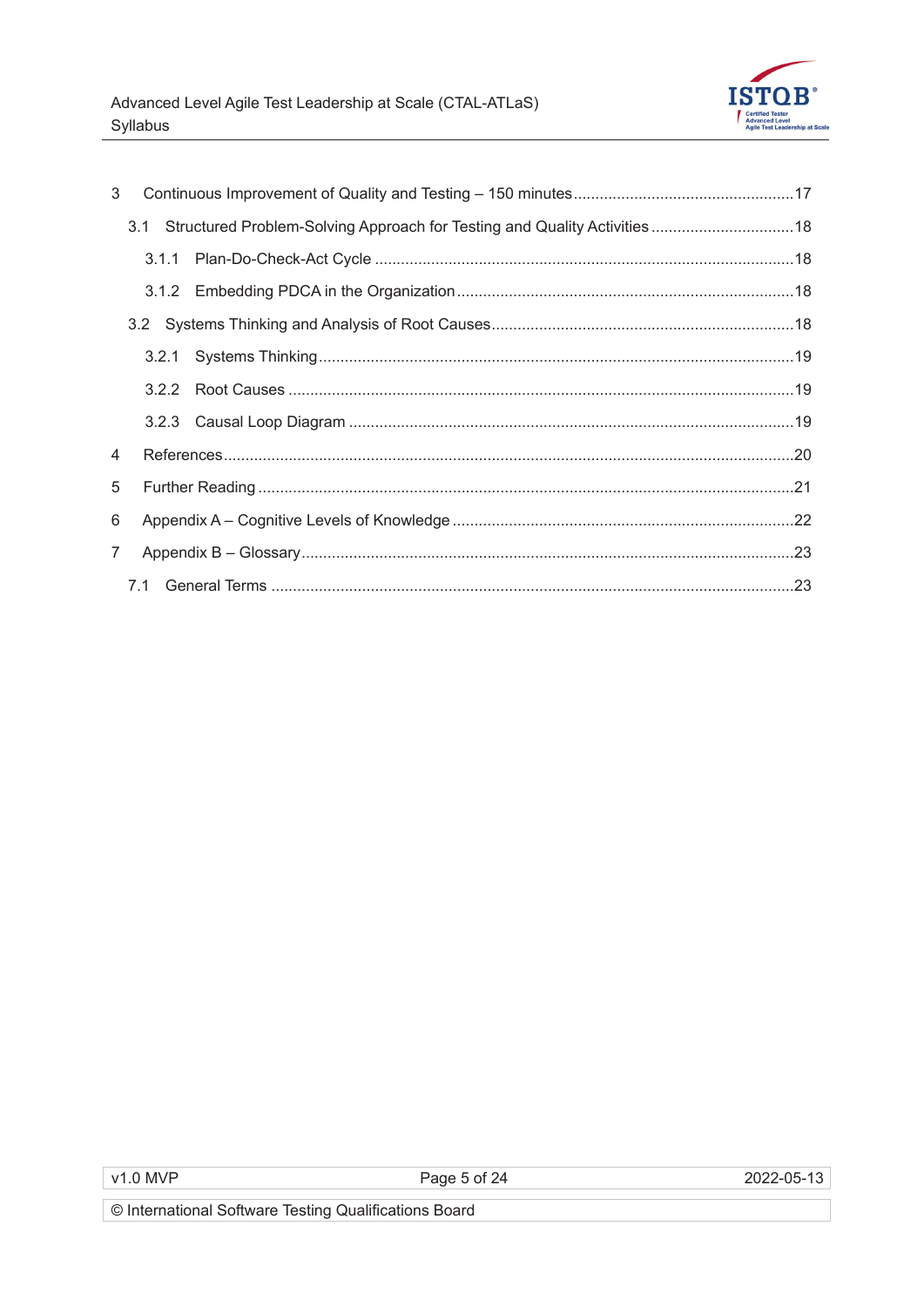

## <span id="page-5-0"></span>**Acknowledgments**

This document was produced by a team from the International Software Testing Qualifications Board: Mette Bruhn-Pedersen (Product Owner), Jean-Luc Cossi, Richard Green, Michael Heller, Leanne Howard, Ebbe Munk, Francisca Cano Ortiz, Samuel Ouko, Tal Pe'er, Murian Song, Marcelo Chanez, Loyde Mitchell, Ilia Kulakov, Peter Jetter, Salinda Wickramasinghe, and Francisca Cano Ortiz.

The team thanks the review team and the Member Boards for their suggestions and input.

The following persons participated in the reviewing, commenting, and balloting of this syllabus: Ágota Horváth, Ahmed Mohamed Zaki, Andrew Archer, Anna Vitányi, Armin Born, Blair Mo, Chris Van Bael, Chunhui Li, Daniel van der Zwan, Dietrich Leimsner, Florian Fieber, Gary Mogyorodi, Giancarlo Tomasig, Gitte Ottosen, Imre Mészáros, Jing Liang, László Kvintovics, Laura Albert, Li Chunhui, Marco Hampel, Marton Matyas, Matthias Hamburg, Meile Posthuma, Miroslav Renda, Niels Melin Poulsen, Nishan Portoyan, Ole Chr. Hansen, Paul Weymouth, Péter Sótér, Radoslaw Smilgin, Rik Marselis, Rogier Ammerlaan, Sebastian Małyska, Shujuan Yang, Søren Wassard, Szilárd Széll, Tamás Béla Darvay, Vlad Muresan, and Wim Decoutere.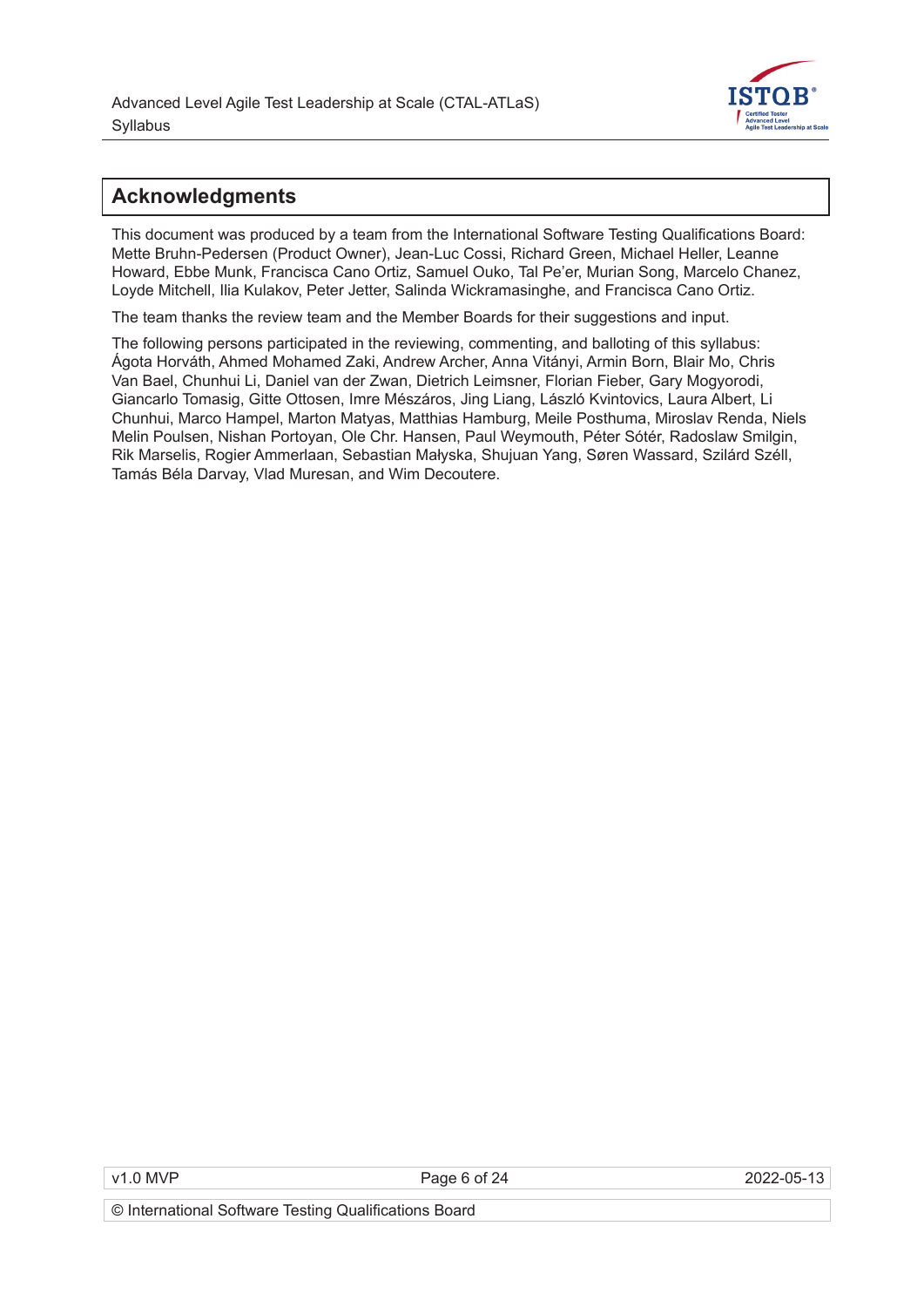

# <span id="page-6-0"></span>**0 Introduction**

## 0.1 Purpose of this Syllabus

This syllabus forms the basis for the International Software Testing Qualification Board for Agile Test Leadership at Scale at the Advanced Level. The ISTQB<sup>®</sup> provides this syllabus as follows:

- 1. To Member Boards, to translate into their local language and to accredit training providers. Member Boards may adapt the syllabus to their particular language needs and modify the references to adapt to their local publications.
- 2. To certification bodies, to derive examination questions in their local language adapted to the learning objectives for this syllabus.
- 3. To training providers, to produce courseware and determine appropriate teaching methods.
- 4. To certification candidates, to prepare for the certification exam (either as part of a training course or independently).
- 5. To the international software and systems engineering community, to advance the profession of software and systems testing, and as a basis for books and articles.

# 0.2 The Agile Test Leadership at Scale Certification

The Advanced Level Agile Test Leadership at Scale (ATLaS) qualification is aimed at people who work in an organization that is pursuing agility at scale or business agility and already have a basic understanding of agile and agile testing.

This includes people in roles such as test manager, head of testing, quality coach, test analyst, technical test analyst, test automation engineer, quality engineer, quality assurance, member of an agile team, member of a leader group of multiple agile teams, IT director, project manager, release train engineer, scrum master, product owner, and management consultant.

#### 0.2.1 Connection to Other Certifications in the ISTQB<sup>®</sup> Scheme

The Advanced Level Agile Test Leadership at Scale builds on the qualifications in Foundation Level Certified Tester and Foundation Level Agile Tester. Certified Tester provides the basic knowledge and competencies in software testing. Agile Tester expands on Certified Tester and explains how testing in an agile team is performed.

As Agile Test Leadership at Scale focuses on the organizational level, it supplements the Advanced Level Agile Technical Tester focusing on technical practices. It also supplements Advanced Level Test Management, which focuses on projects and not on organizational aspects. In addition, Advanced Level Test Management covers traditional approaches and hybrid approaches.

# 0.3 Examinable Learning Objectives and Cognitive Level of Knowledge

Learning objectives (LOs) support the business outcomes and are used to create the Advanced Level Agile Test Leadership at Scale exams.

In general, all contents of this syllabus are examinable at a K1 level, except for the Introduction and Appendices. That is, the candidate may be asked to recognize, remember, or recall a keyword or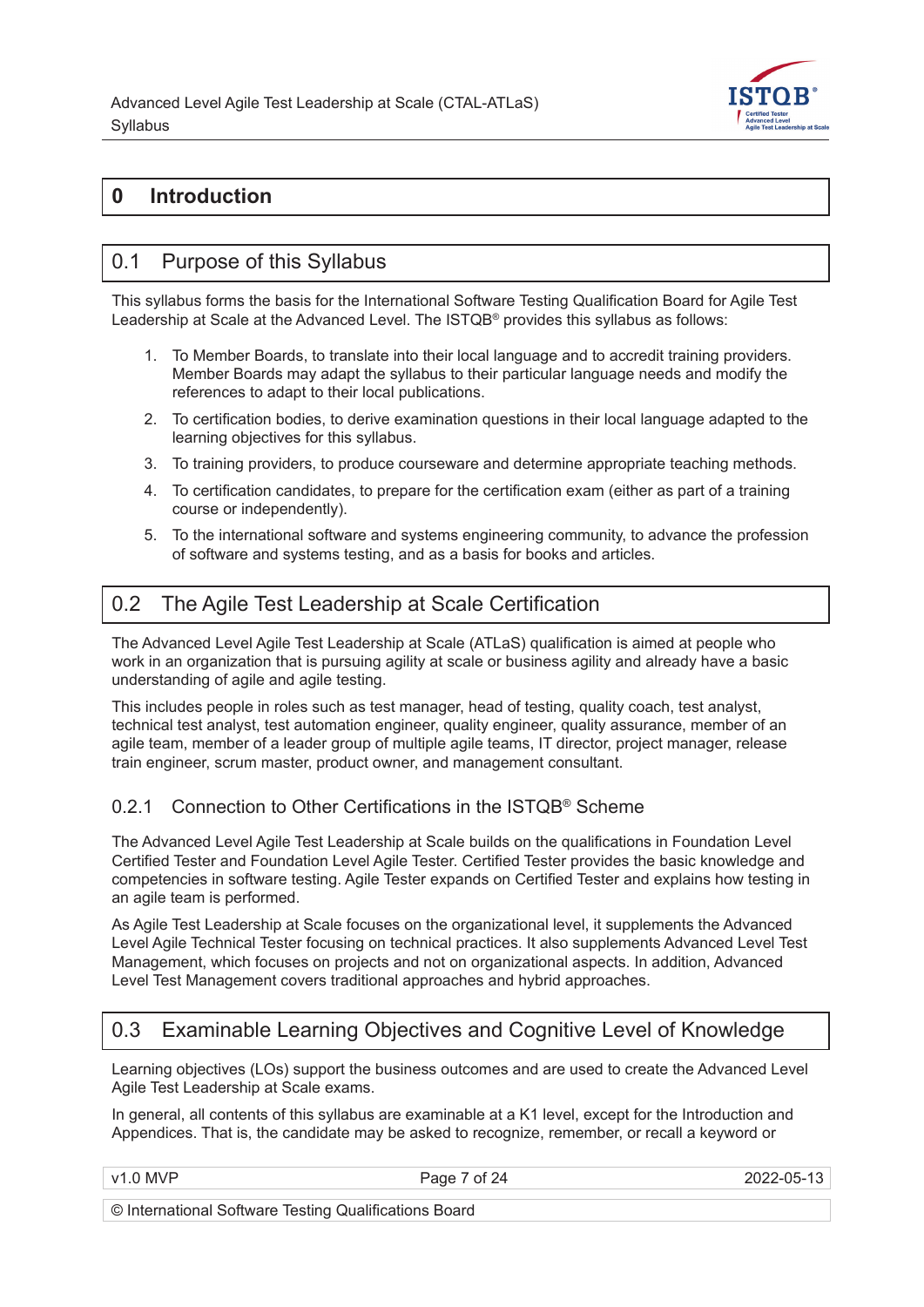

<span id="page-7-0"></span>concept mentioned in any of the chapters. The specific LOs levels are shown at the beginning of each chapter, and classified as follows:

- K1: Remember
- K2: Understand
- K3: Apply
- K4: Analyze

Further details about cognitive level of knowledge are given in **[Appendix A](#page-21-0)**.

All terms listed as keywords just below chapter headings shall be remembered (K1), even if not explicitly mentioned in the learning objectives.

## 0.4 Hands-On Objectives

LOs and hands-on objectives (HOs) focus on practical skills and competencies. However, HOs are not examined by the multiple-choice exam questions. It is expected that HOs are covered either as part of an accredited training or as self-study.

The specific HOs levels are shown at the beginning of each chapter, and classified as follows:

- H0: This can include a live demo of an exercise or recorded video. Since this is not performed by the trainee, it is not strictly an exercise.
- H1: Guided exercise. The trainees follow a sequence of steps performed by the trainer.
- H2: Exercise with hints. The trainee is given an exercise with relevant hints to enable the exercise to be solved within the given timeframe.
- H3: Unguided exercises without hints.

Training material owners and people who self-study can find additional guidance on how to include practical elements to fulfill HOs in the ATLaS Accreditation Guidelines.

#### 0.5 The Advanced Level Agile Test Leadership at Scale Certification Exam

The Agile Test Leadership at Scale certification is created and made available on the ISTQB® website incrementally. The contents can be used for training and learning as it is published.

From v1.0 MVP it is also possible to take an exam and get certified. See ISTQB® website for details about the [ATLaS v1.0 exam](https://www.istqb.org/certifications/agile-test-leadership-at-scale).

The Advanced Level Agile Test Leadership at Scale Certificate exam will be based on this syllabus and the Advanced Level Agile Test Leadership at Scale body of knowledge (BOK). Answers to exam questions may require the use of material based on more than one section of this syllabus and body of knowledge. Standards and books are included as references, but their content is not examinable, beyond what is summarized in the syllabus or body of knowledge from such standards and books.

Entry Requirement Note: The ISTQB*®* Foundation Level certificate and Foundation Level Agile Tester shall be obtained before taking the Advanced Level Agile Test Leadership at Scale certification exam.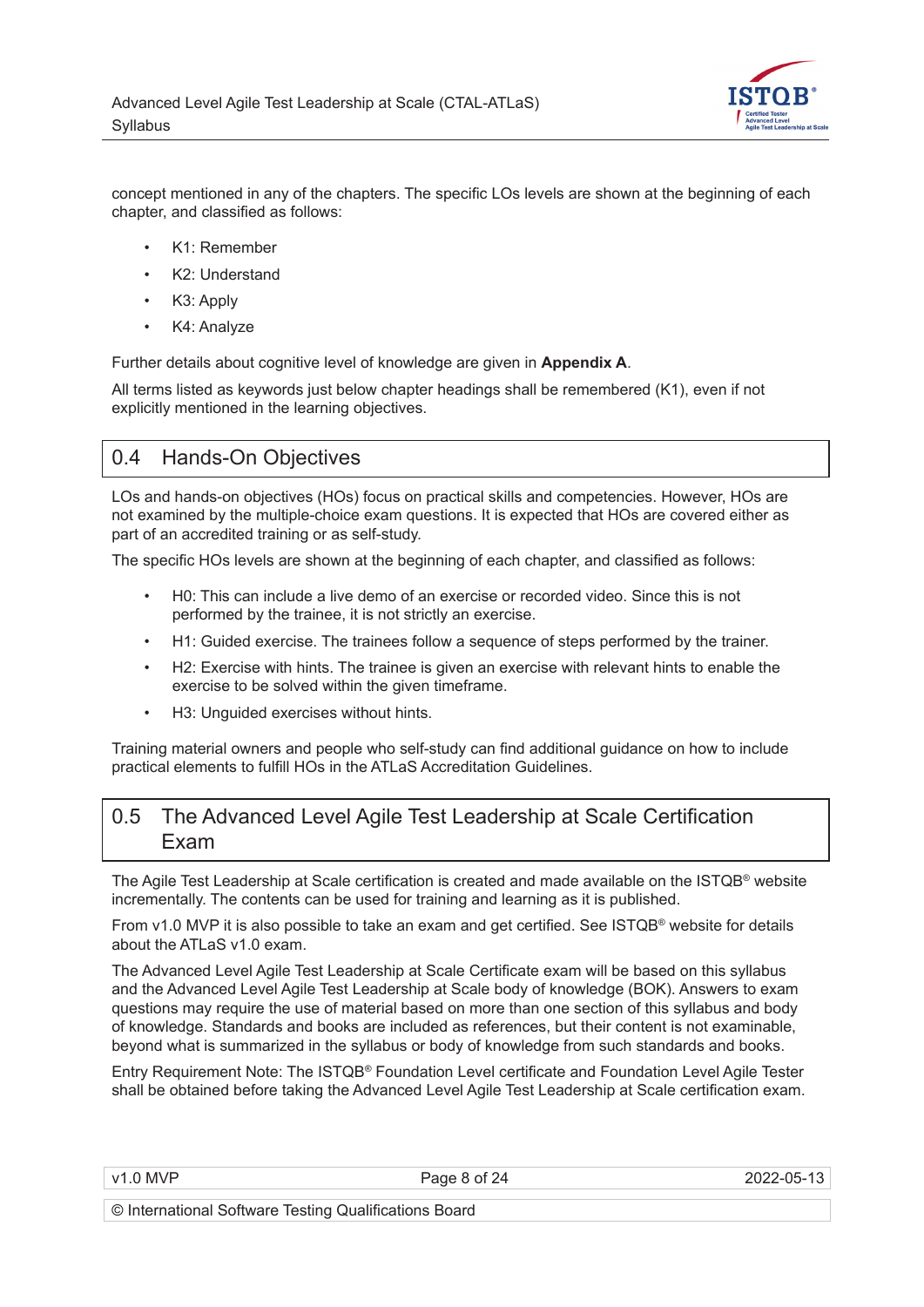

# <span id="page-8-0"></span>0.6 Accreditation

An ISTQB*®* Member Board or its agent may accredit training providers whose course material follows this syllabus and the body of knowledge. Training providers should obtain accreditation guidelines from the Member Board or its agent that performs the accreditation. An accredited course is recognized as conforming to this syllabus and the body of knowledge, and is allowed to have an ISTQB*®* exam as part of the course.

Training providers are encouraged to use the contents of this certification in other contexts and to build the training material incrementally. Feedback from such activities will be considered before the full certification is released.

The accreditation guidelines for Advanced Level Agile Test Leadership at Scale follow the general Accreditation Guidelines published by the Processes Management and Compliance Working Group.

# 0.7 Level of Detail

The level of detail in this syllabus allows internationally consistent courses and exams. In order to achieve this goal, the syllabus consists of:

- *General instructional objectives* describing the intention of the Advanced Level Agile Test Leadership at Scale Level
- *A list of keywords* that students must be able to recall
- LOs for each knowledge area, describing the cognitive learning outcome to be achieved
- A description of the key concepts, including references to sources such as accepted literature or standards

The syllabus content is not a description of the entire knowledge area of testing in agile organizations; it reflects the level of detail to be covered in Advanced Level Agile Test Leadership at Scale training courses.

# 0.8 How this Syllabus is Organized

There are currently five *planned* chapters with examinable content. The top-level heading for each chapter specifies the time for the chapter; timing is not provided below chapter level*.* For accredited training courses the first three chapters require a minimum of 5.5 hours of instruction. The five planned chapters are:

- Chapter 1: 60 minutes, Quality Assistance
- Chapter 2: 120 minutes, Improve Quality and Flow in a Value-Driven Organization
- Chapter 3: 150 minutes, Continuous Improvement of Quality and Testing
- Chapter 4: x minutes, Agile Test Strategy at Scale (draft title)
- Chapter 5: x minutes, Agile Test Process at Scale (draft title)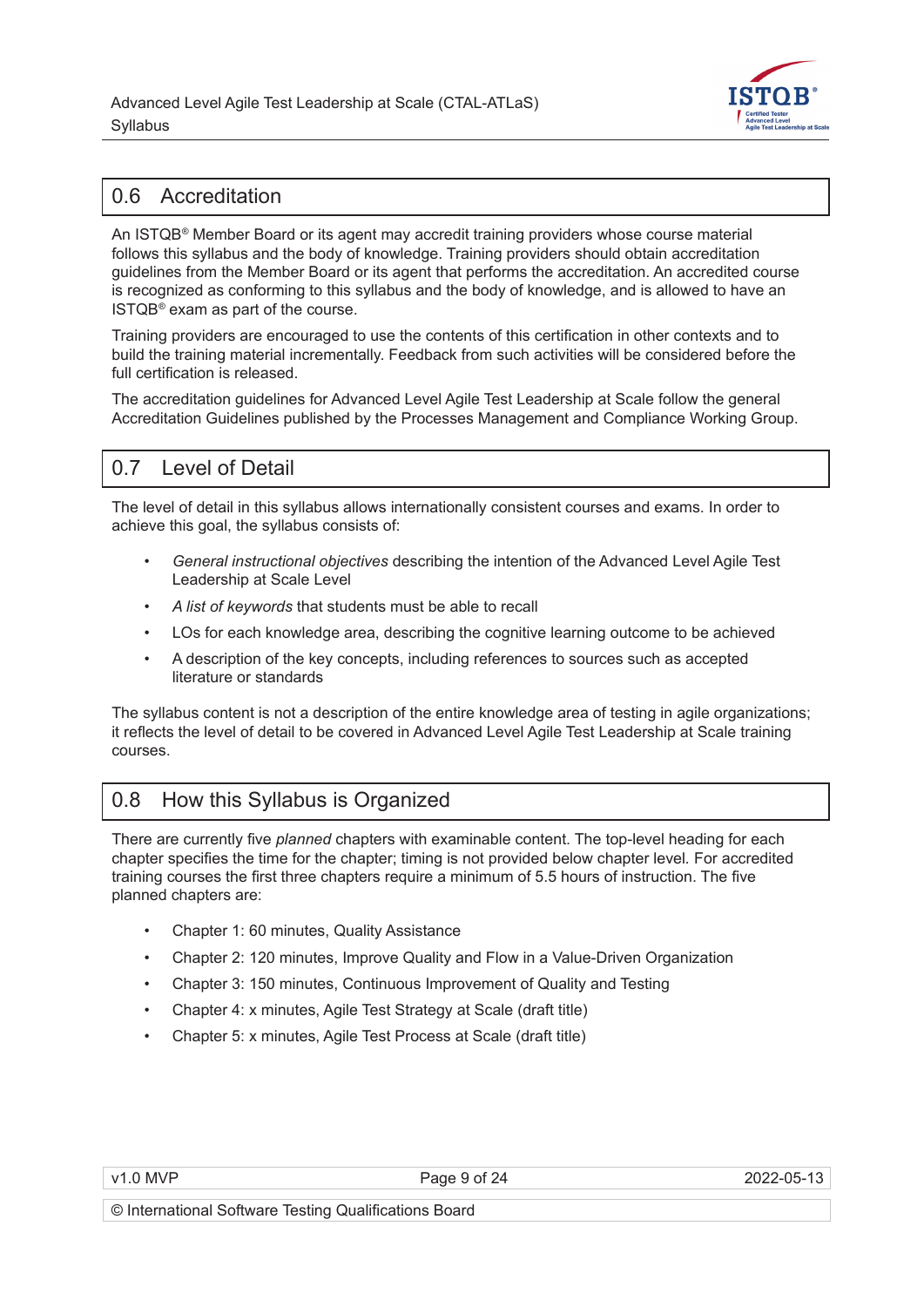

# <span id="page-9-0"></span>0.9 Business Context

Organizations strive to improve their business agility to provide valuable products and services in a changing world. A key way to improve business agility is to transform the culture and mindset by using different principles, frameworks, disciplines, and methodologies such as agile, lean, and DevOps, which we here cover with the term "business agility." One common principle in these frameworks and disciplines is the focus on delivering value with the quality that customers demand, i.e., customerfocused. Therefore, the term value-driven is used to describe organizations that strive to achieve business agility regardless of their various ways of working.

Agile started as a way to improve how software was delivered iteratively. It focused on a small delivery team that could release software in shorter iterations than the traditional software development lifecycles. As the popularity of the agile methods grew, it became apparent that at times there was a need for several delivery teams to collaborate in order to develop larger and more complex systems. Therefore, new frameworks were created in order to scale agile from individual agile delivery teams to multiple delivery teams contributing to the value of the solution. Delivery teams often consist of people from different organizations that work together to provide the overall solution. This move from focusing on individual delivery teams to multiple teams is called "agile at scale" or "scaled agile." This also requires that testing approaches are scaled.

Scaling agile is not necessarily the same as business agility, which includes the entire enterprise, but in order to achieve business agility an organization could benefit from adopting agile at scale.

With business agility there is an even greater need for accelerated quality. This is not achievable if all responsibility for quality remains in the individual teams or specific roles such as testers. Therefore, test management moves to quality management and organizations need to adopt quality assistance across the organization as well as within delivery teams. This changes the role of quality assurance and test professionals to be closer to agile test leadership and to fostering a quality culture and mindset.

# 0.10 Business Outcome

The business outcome (BO) describes the benefit that a certified person should be able to deliver using the knowledge and competencies covered in the syllabus. The knowledge and competencies are described in the LOs for each chapter.

#### 0.10.1 BO 1 Foster a Value-Driven Quality Mindset and Culture

A person who has gained the qualifications in this syllabus can build and sustain a quality and testing culture in a value-driven organization or in an organization transitioning to a value-driven culture.

An example of a measurable key result for the business outcome is:

• Provide quality assistance to **x** colleagues, who do not have a background in testing or other quality management activities

(replace x with your own target).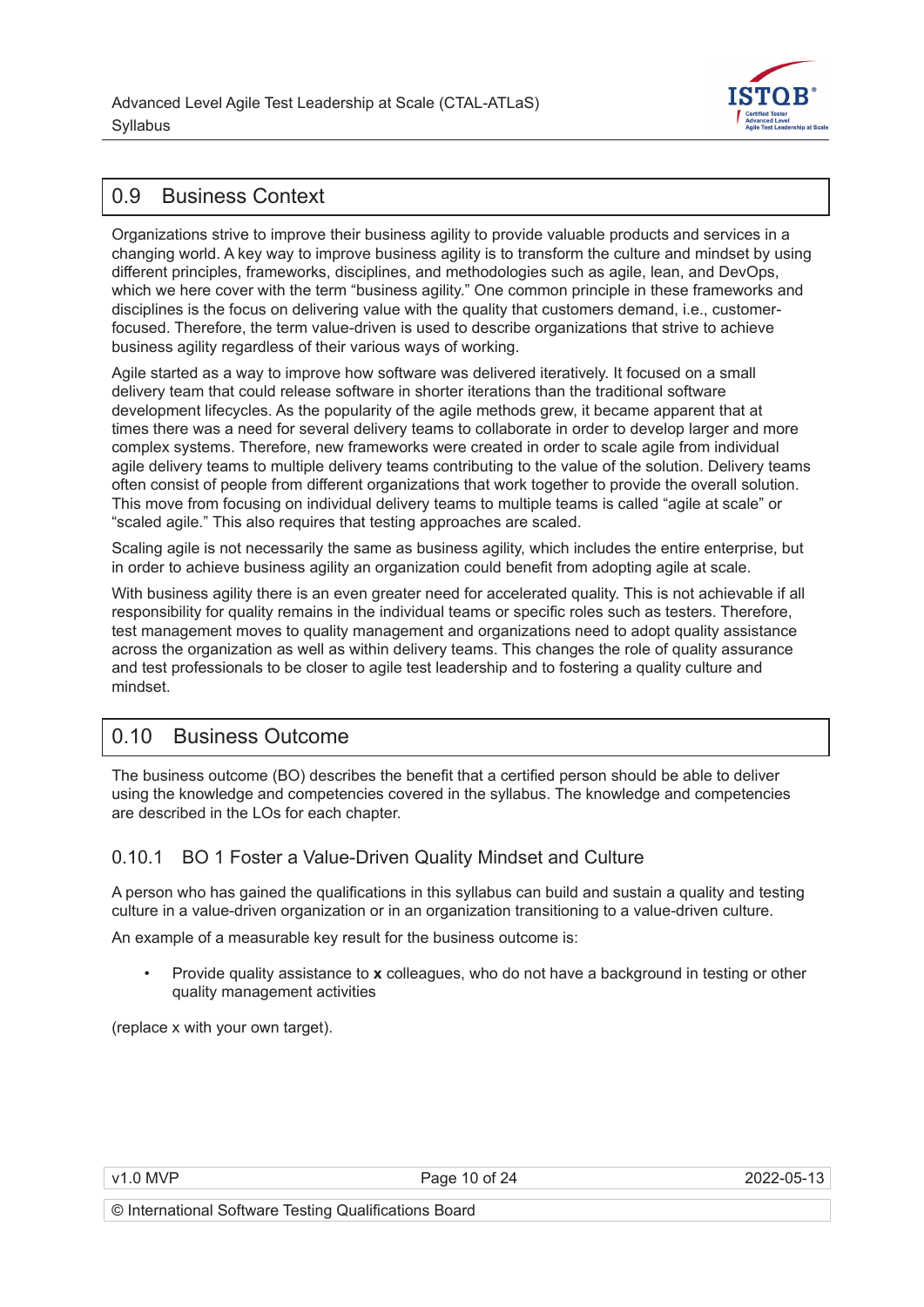

## <span id="page-10-0"></span>**1 Quality Assistance – 60 minutes**

#### **Keywords**

Agile test leader, Agile test team leader, Built-in quality, Quality assistance, Quality assurance, Quality coaching, Quality control, Quality management, Test management

#### **Learning Objectives for Chapter 1:**

#### **1.1 What Is Quality Assistance?**

ATLaS-1.1.1 (K2) Understand quality assistance as an approach to quality and test management

#### **1.2 Skills for Quality Assistance**

- ATLaS-1.2.1 (K2) Give examples of the change leadership, quality coaching, facilitation, and training skills required for quality assistance
- ATLaS-HO-1.2.1(H2) Given a quality-related problem, provide quality assistance using one or more of the four important skills (change leadership, quality coaching, facilitation, and training)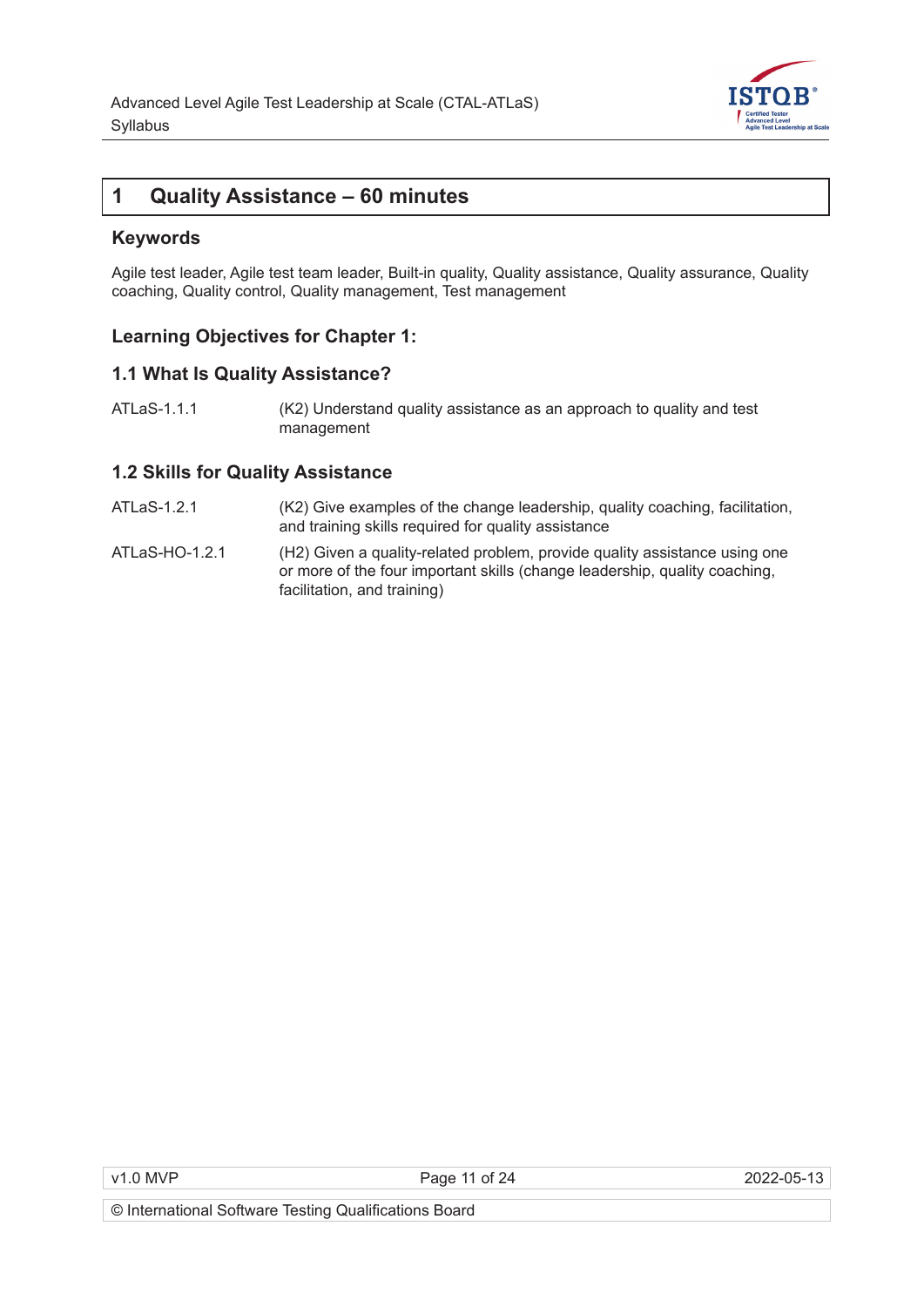

# <span id="page-11-0"></span>1.1 What is Quality Assistance?

Quality assistance is an approach to quality management that is crucial to developing and sustaining a value-driven organization.

The certification covers how quality assistance as an approach fits with known software testing concepts such as test management, quality control, and quality assurance.

Quality assistance is the approach test management should embrace to help in adopting and fostering a transformation to business agility. A quality assistance approach to test management is significantly different from a traditional mindset and traditional approach [\(Gartner, 2018\)](#page-19-0). Some important differences are as follows:

- Optimizes for flow and value delivery
- Focuses on prevention, automation, and observability
- Encourages built-in quality practices continuously
- Supports self-empowered teams by enabling others to take responsibility for quality- and testing-related activities
- Embeds testing throughout the organization instead of sustaining testing silos
- Requires agile test leaders and agile test team leaders that serve, rather than test managers that control
- Has agile test leaders and agile test team leaders helping everyone in the organization collaborate through community of practice events

It is important to understand that test management as a discipline is still needed as part of quality assistance in value-driven organizations.

#### 1.2 Skills for Quality Assistance

One of the important aspects of quality assistance is to enable everyone in the organization to contribute to and take a shared responsibility for quality. The certification introduces change leadership, quality coaching, facilitation, and training as important skills for agile test leaders and agile test team leaders to succeed with quality assistance.

Change leadership is crucial to successful organizational change. It is important that quality assistance aligns with the change programs in an organization, especially programs to improve business agility. Change leadership includes human aspects, which affects people's capacity to deal with change as well as fostering a culture of continuous improvement.

Quality coaching is a skill using a set of activities focused on helping the agile organization deal with quality-related topics. It is a collaborative dialog that promotes reflection in teams or with a single person. Conditions for effective quality coaching are also covered as part of this certification.

Facilitation is a skill in quality assistance that encourages people to use their knowledge and skills to reach a desired outcome. Facilitation is important to engage everyone and to build a shared responsibility for quality.

Training is a skill to help people build their skills. A variety of methods are introduced to cater for different needs and purposes. In order to scale the training it is important to engage the relevant organizational departments that support employees' skill growth and career development.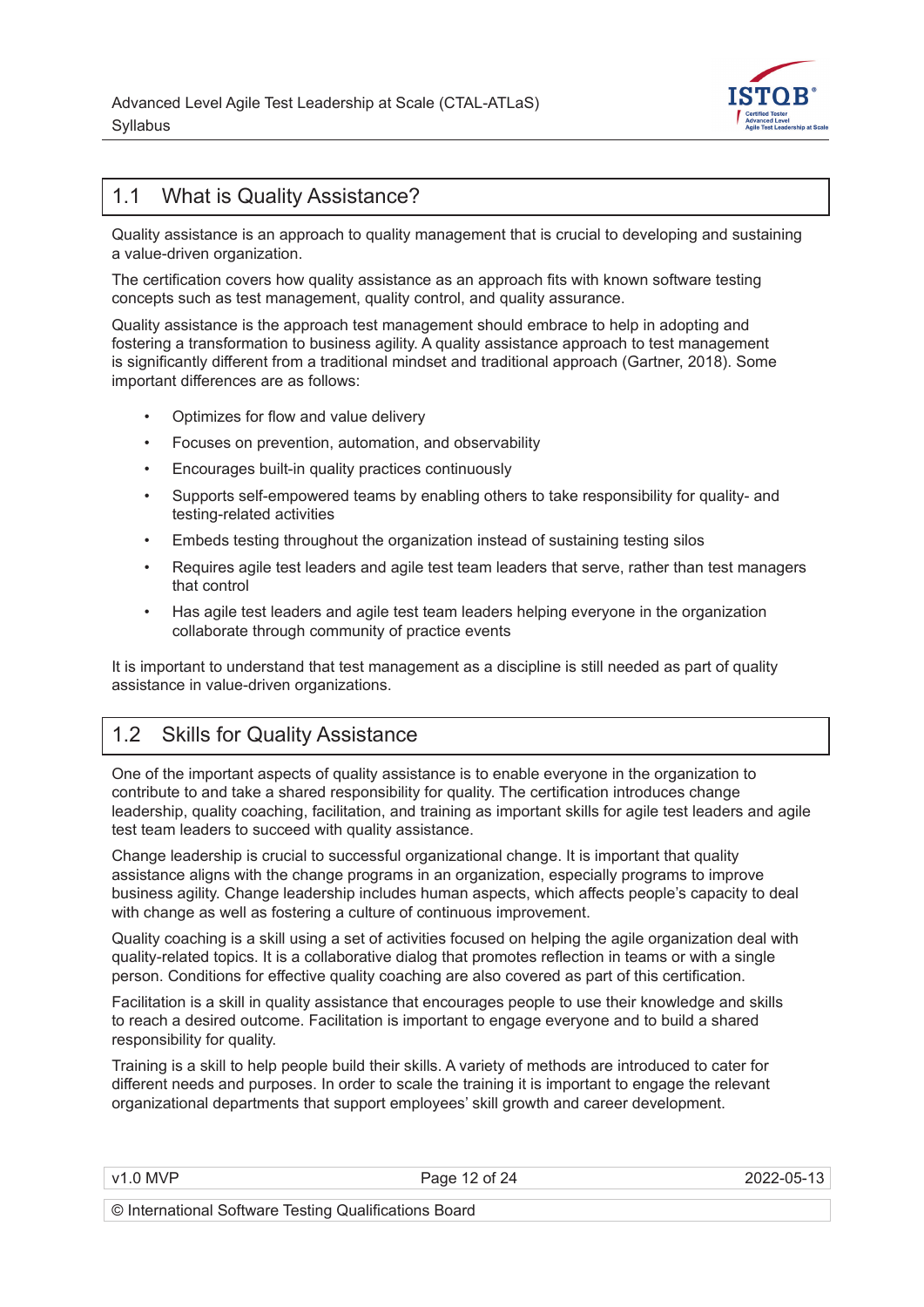

Since each of the above skills are disciplines in their own right, it is important to see them as part of a continuous learning pathway. There are other skills that can be used to serve the organization, such as mentoring or consulting, but these are out of scope for this certification.

How to use the four skills is elaborated in future chapters (see syllabus outline in **[section 0.8, How](#page-8-0)  [this Syllabus is Organized](#page-8-0)**).

v1.0 MVP Page 13 of 24 2022-05-13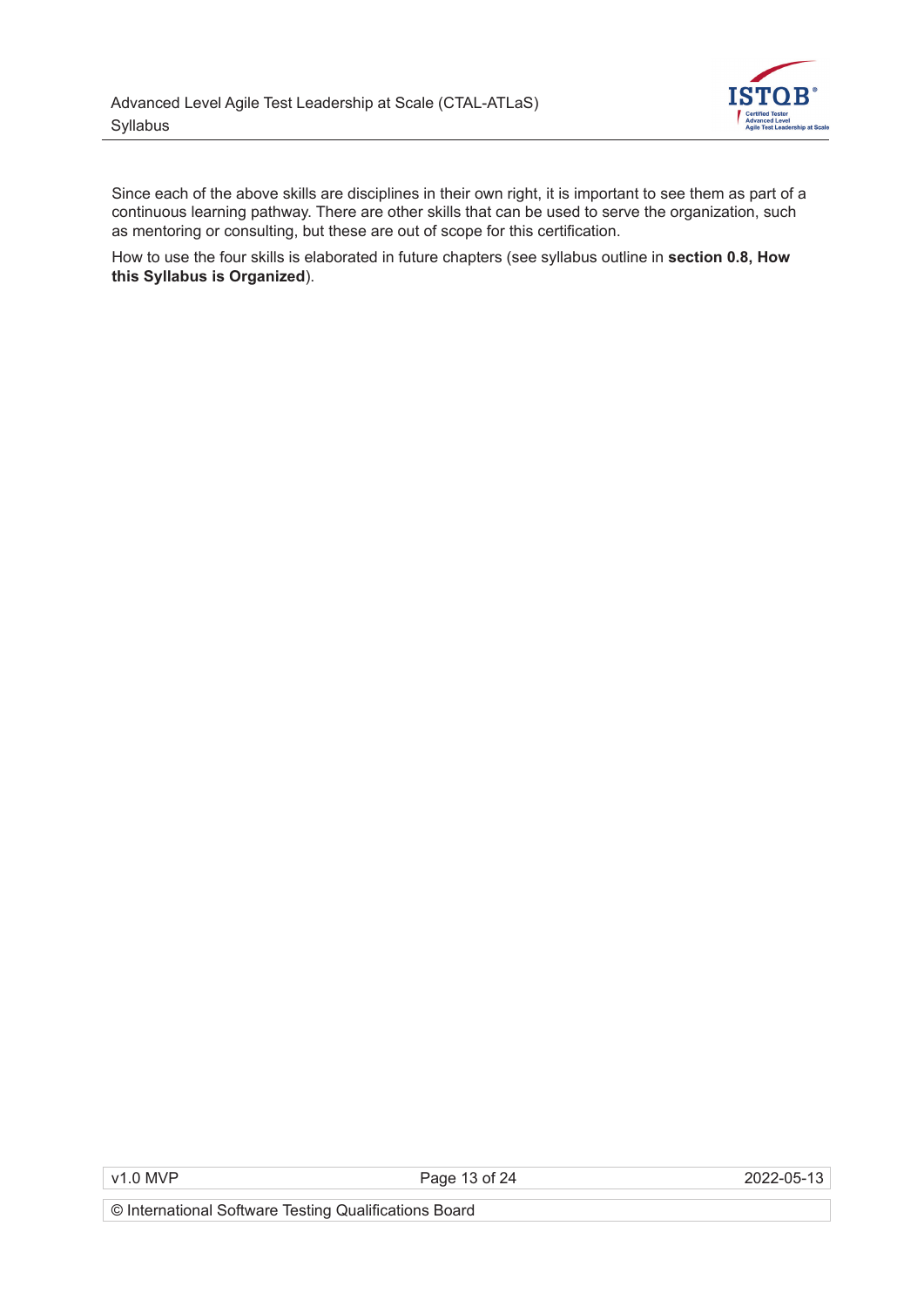

# <span id="page-13-0"></span>**2 Improve Quality and Flow in a Value-Driven Organization – 120 minutes**

#### **Keywords**

Effectiveness, Efficiency

#### **Learning Objectives for Chapter 2:**

#### **2.1 Facilitate Value Stream Mapping**

- ATLaS-2.1.1 (K2) Understand value stream as a concept
- ATLaS-2.1.2 (K3) Apply value stream mapping as an agile test leader to understand and visualize working flows

#### **2.2 Analyze a Value Stream from a Quality and Testing Perspective**

ATLaS-2.2.1 (K4) Analyze a value stream to identify waste and other quality and testing issues using basic metrics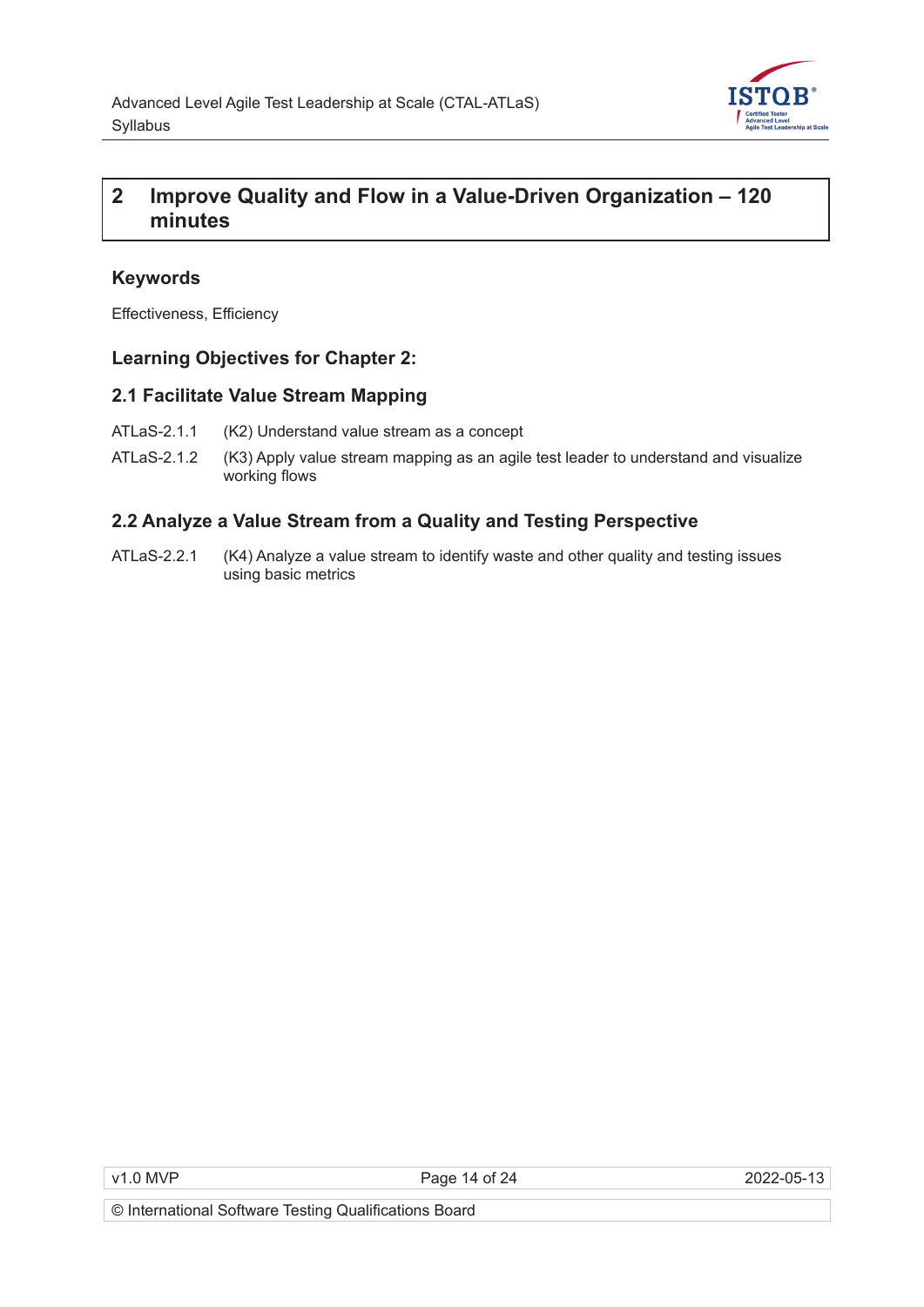

## <span id="page-14-0"></span>2.1 Facilitate Value Stream Mapping

Agile test leaders and agile test team leaders will need to be able to facilitate and contribute to value stream mapping (VSM) activities. Their focus is to optimize quality and testing processes to improve flow and realize value for the customers in a more effective and efficient way.

#### 2.1.1 What is a Value Stream?

A value stream is a concept that originates in lean. Value streams are groups or collections of working steps, including the people and systems that they operate, as well as the information and the materials used in the working steps. In value-driven organizations, quality and testing roles help to optimize the whole value stream, not just testing.

There are two typical types of value streams: operational and development. Operational value streams are all the steps and people required to bring a product from order to delivery [\(Lean](#page-19-0)  [Enterprise Institute, 2014](#page-19-0)). Development value streams take a product from concept to market launch [\(Lean Enterprise Institute, 2014\)](#page-19-0). Key aspects of value streams are to understand the lean concepts of flow (which resonates with stream) and waste (non-value-adding activities).

#### 2.1.2 Value Stream Mapping

Value stream mapping is a technique for visualizing and analyzing the steps in a value stream. Mapping a value stream can give a shared understanding of how, how much, and how fast the value stream is able to deliver value in order to fulfill customer demand. This certification covers basic visualization techniques, typical steps in value stream mapping, and practical examples where value stream mapping could be used to map the current state of operation (current state map). A current state map can evolve to a desired state (future state map) if fostered by quality management approaches.

It is also important to understand typical challenges when introducing value stream mapping in an organization.

# 2.2 Analyze a Value Stream from a Quality and Testing Perspective

Optimizing a value stream focuses on the flow of value and on quality. Therefore, value stream analysis can be a powerful tool for anyone who takes a quality assistance approach to quality and testing.

#### 2.2.1 Metrics for Analyzing a Value Stream

To help analyze value streams, a few basic flow and quality metrics are introduced, such as:

- Lead time (LT)
- Wait time (sometimes called delay time)
- Processing time (PT)
- Flow efficiency (sometimes called process cycle efficiency or activity ratio)
- Percent complete and accurate (%C&A)
- Phase Containment Efficiency (PCE)

Page 15 of 24 2022-05-13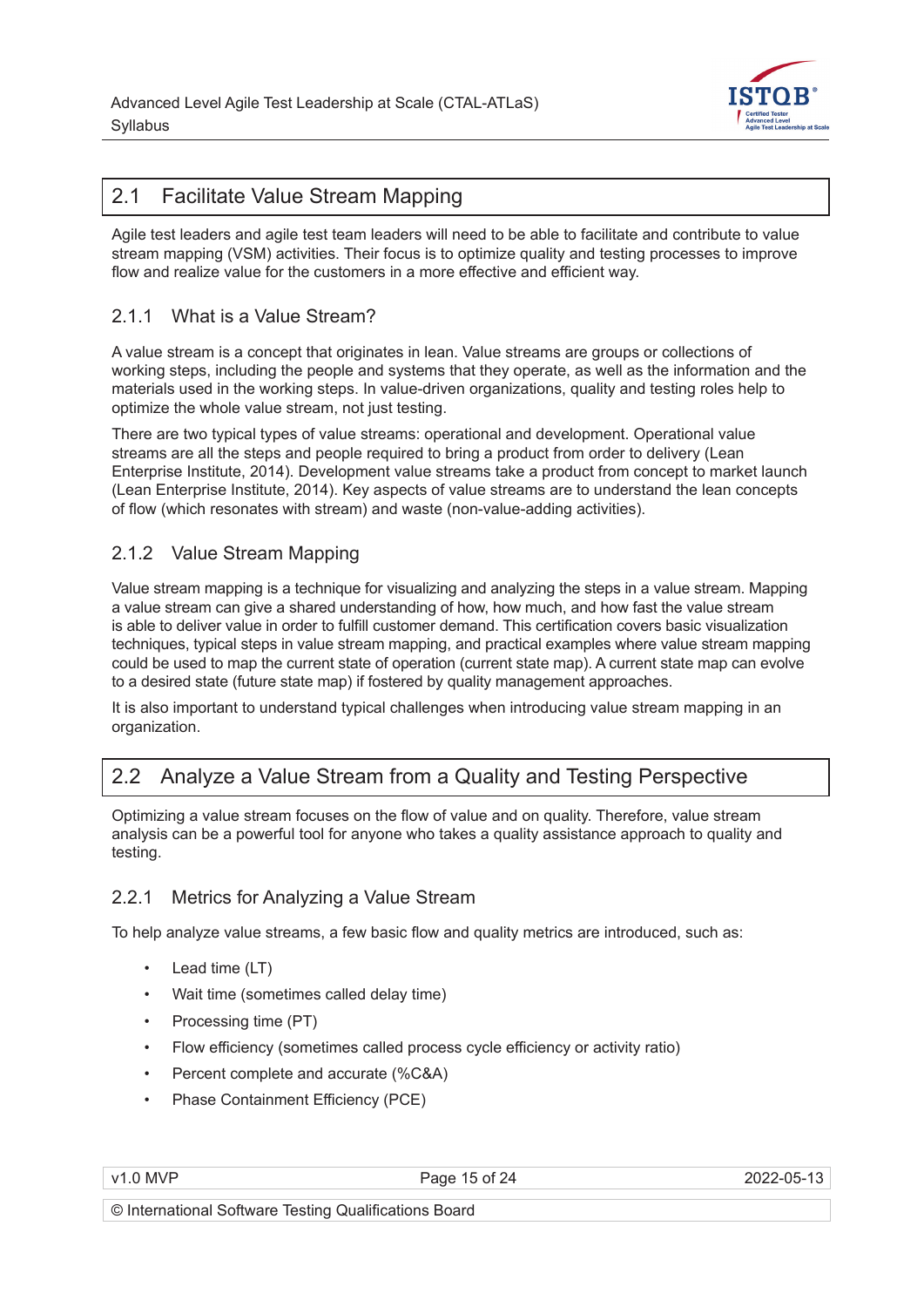

<span id="page-15-0"></span>These metrics can be visualized in a value stream map. As data collection can be a challenge, it is important to observe the work being done and discuss with the people doing it what quality metrics can be collected.

#### 2.2.2 Identify Non-Value-Adding Activities (Waste)

Agile test leaders and agile test team leaders should be able to identify non-value-adding activities, which in lean are categorized as eight different types of waste:

- Transport
- **Inventory**
- **Motion**
- Waiting
- **Overproduction**
- Over-processing
- **Correction**
- Non-utilized talent

Metrics can give a good indication of poor effectiveness and inefficiency and therefore where to look for waste.

Value stream mapping, analysis, and improvement is an iterative process. Value stream mapping relies on learning to see working flows and empowering people to act differently regarding quality issues. Therefore, agile test leaders and agile test team leaders can contribute in many different ways to achieve quality goals.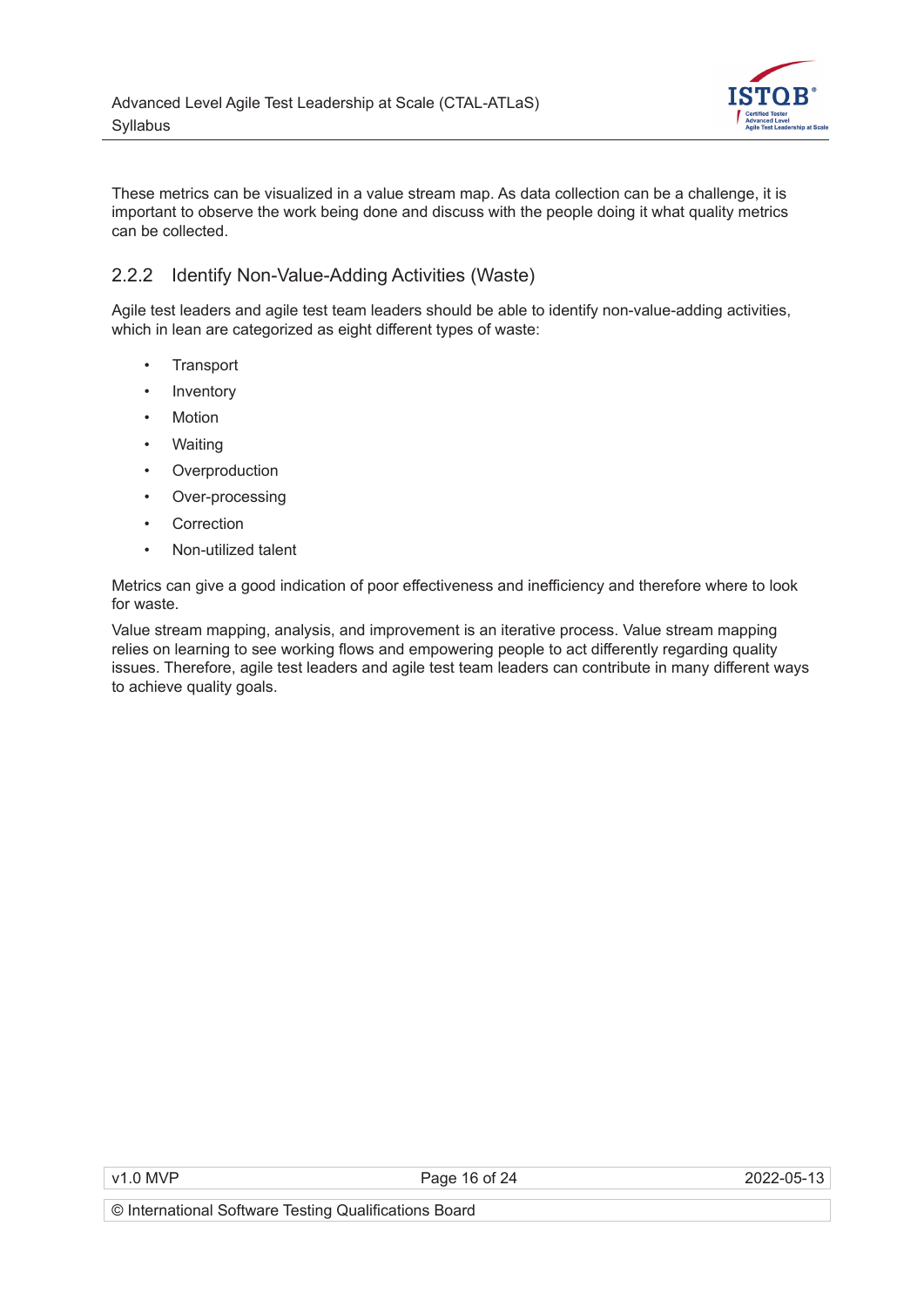

# <span id="page-16-0"></span>**3 Continuous Improvement of Quality and Testing – 150 minutes**

#### **Keywords**

Root cause analysis, Agile test team lead, Causal loop diagram

#### **Learning Objectives for Chapter 3:**

#### **3.1 Structured Problem-Solving Approach for Testing and Quality Activities**

- ATLaS-3.1.1 (K3) Apply a Plan-Do-Check-Act cycle to address a quality problem
- ATLaS-3.1.2 (K2) Understand how to embed Plan-Do-Check-Act in the organization

#### **3.2 Systems Thinking and Analysis of Root Causes**

- ATLaS-3.2.1 (K2) Understand how systems thinking and root cause analysis support a quality assistance approach
- ATLaS-3.2.2 (K3) Apply causal loop diagram to identify root causes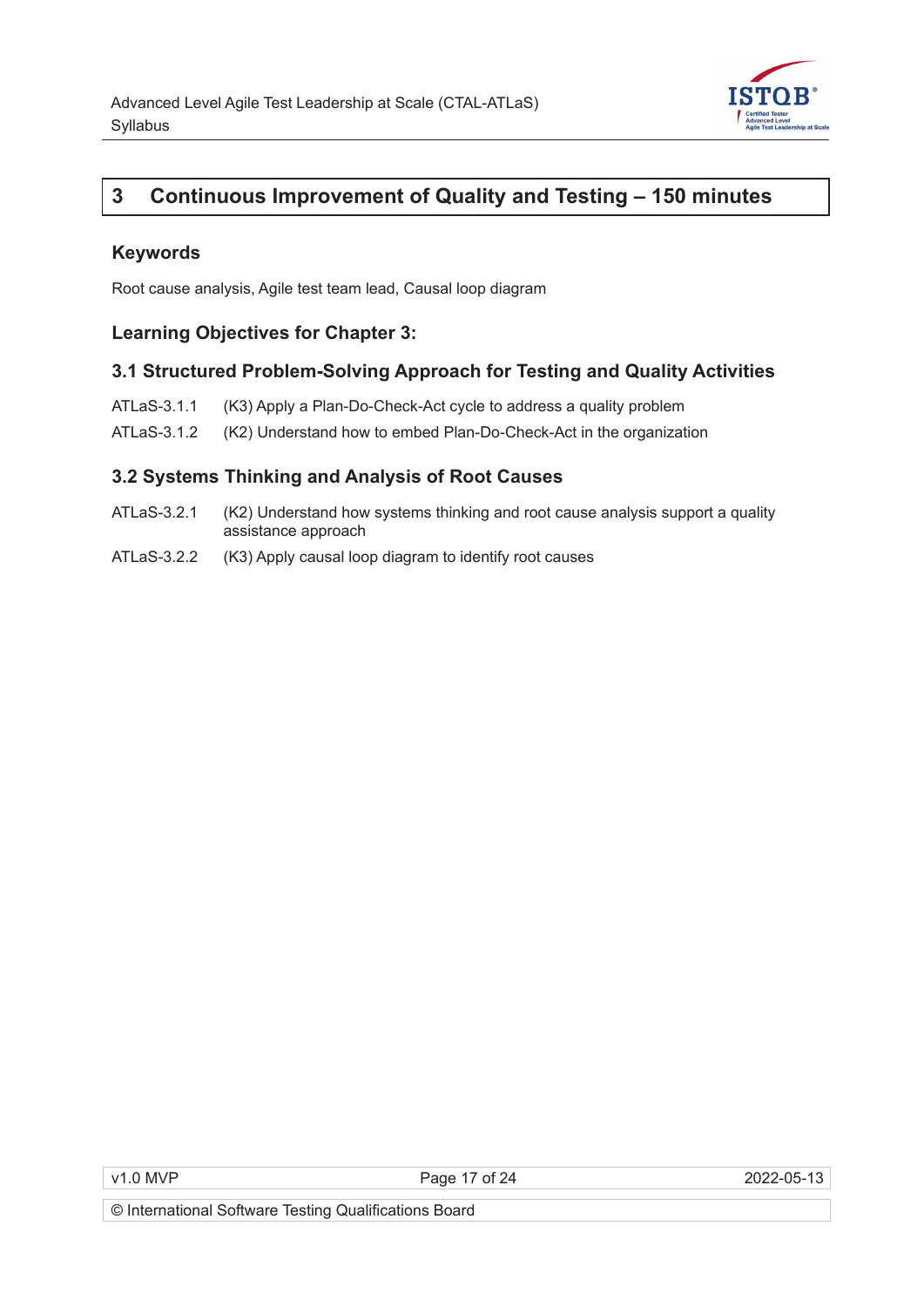

# <span id="page-17-0"></span>3.1 Structured Problem-Solving Approach for Testing and Quality Activities

Problem-solving in a value-driven organization may need to span multiple agile teams and sometimes even multiple value streams, as discussed in **[Chapter 2](#page-13-0)**. This requires a problem-solving approach that both aligns with lean and agile practices and takes a holistic view. Therefore, agile test leaders and agile test team leaders need to be able to understand and use theories and techniques from systems thinking to identify root causes in complex environments.

#### 3.1.1 Plan-Do-Check-Act Cycle

The Plan-Do-Check-Act (PDCA) cycle is a practical problem-solving and continuous improvement approach created by W. Edwards Deming. A fundamental principle of PDCA is iteration and seeing improvement efforts as experiments.

An agile test leader can foster the opportunities for improvements across agile teams by facilitating PDCA cycles. This usually starts with a gap analysis, e.g., implementing improvements to move toward a future state value stream map.

It is important to understand the benefits of PDCA cycles and to be able to conduct each step. This includes overcoming potential challenges of using PDCA.

There are other variations of PDCA (e.g., Plan-Do-Study-Act), and other improvement models (e.g., IDEAL). These variations are not covered in this certification. See ISTQB Expert Level Improving the Testing Process for more details on test process improvement (ISTQB[®, 2011\)](#page-19-0).

#### 3.1.2 Embedding PDCA in the Organization

PDCA can be used for local experiments to improve as well as to broader improvement initiatives. Only doing improvements locally will not scale. It is therefore important that learnings and methods are shared in order to foster organizational learning.

Running PDCA in the context of business agility requires opportunities for shared understanding of problems. It can help if teams regularly identify opportunities, align identified opportunities and potential improvement experiments with other teams, realize improvement experiments, and signpost team findings for other teams ([Béndek, 2018](#page-19-0)).

Based on the agile at scale frameworks, it is important to understand the typical organizational settings for running PDCA cycles for software development and testing.

To succeed with implementing and embedding PDCA in the organization, it is important to address potential challenges such as creating a secure environment where people feel safe to reveal failures. It is also important that people are open to put in place improvements based on shared ideas.

It is part of the management responsibility of an agile test leader to promote such behavior in a valuedriven organization, and address root causes if such behavior does not happen.

# 3.2 Systems Thinking and Analysis of Root Causes

Systems thinking and root cause analysis are important disciplines that provide many different techniques to analyze complex problems. An agile test leader needs to participate in and facilitate analysis of complex problems to help the organization grow and optimize its value streams.

v1.0 MVP 2022-05-13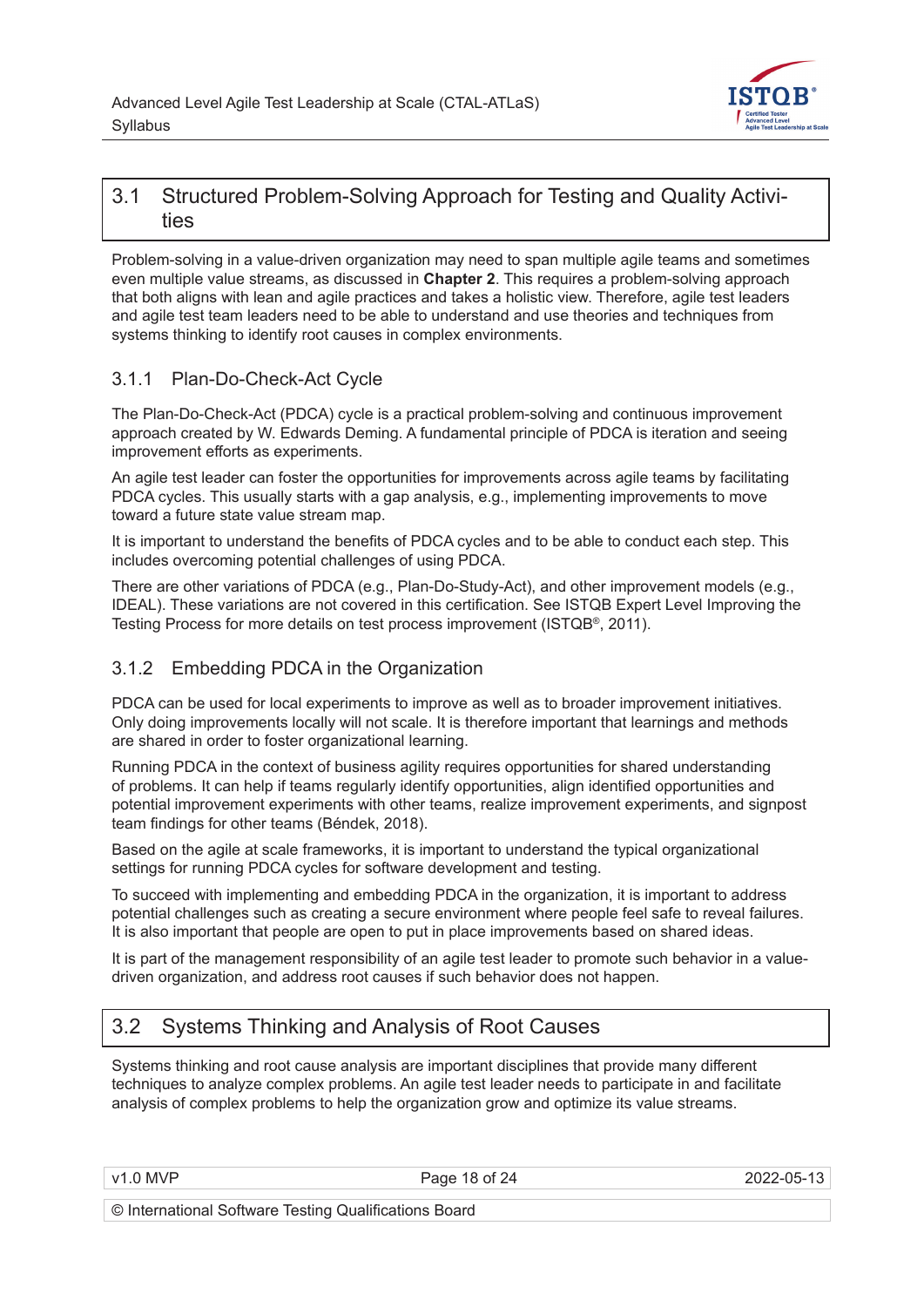

#### <span id="page-18-0"></span>3.2.1 Systems Thinking

Some of the agile scaling frameworks include systems thinking as one of their key principles, therefore you need to understand some common characteristics of systems thinking ([Stave & Hopper,](#page-19-0)  [2007](#page-19-0)) and the techniques that can be used [\(The LeSS Company B.V., no date](#page-19-0)).

#### 3.2.2 Root Causes

When multiple agile teams need to collaborate in order to implement a system or a solution, some of the quality assurance (QA) and testing activities will span multiple teams and the responsibility for delivering a working solution is shared between the teams. If a single team tries to fix a problem the solution may cause new problems for the other agile teams.

In a value stream, bottlenecks are a root cause for waste. Some typical bottlenecks in development value streams are:

- Environment creation
- Code deployment
- System testing
- Software architecture

It requires a flexible set of root cause analysis techniques to discover many potentially relevant root causes using systems thinking. If not used, there is a risk of concluding too quickly that there is just one single root cause. A basic root cause analysis technique in lean is "Five Whys." Causal loop diagram (CLD) is a method that can help if the feedback structure of human interaction or of the technical system needs to be identified.

#### 3.2.3 Causal Loop Diagram

The benefit of a CLD is that it can reveal the non-obvious causes and effects and their interconnectedness in a broader system.

A CLD consists of four basic elements: variables; the causal links between variables; a plus or minus sign on the links; and loop markers. There are different notations used in CLDs. This certification covers a basic notation.

To create a CLD it is important to have a group of people with different perspectives of the problem or system at hand. The main steps that are repeated as the discussion evolves are:

- 1. Define variables.
- 2. Define causal relationships between variables.
- 3. Describe what effect one variable has on another.
- 4. Add other factors that affect the system (e.g., delays and goals).
- 5. Identify and describe reinforcing and balancing causal loops.
- 6. Identify possible interventions to resolve the problem.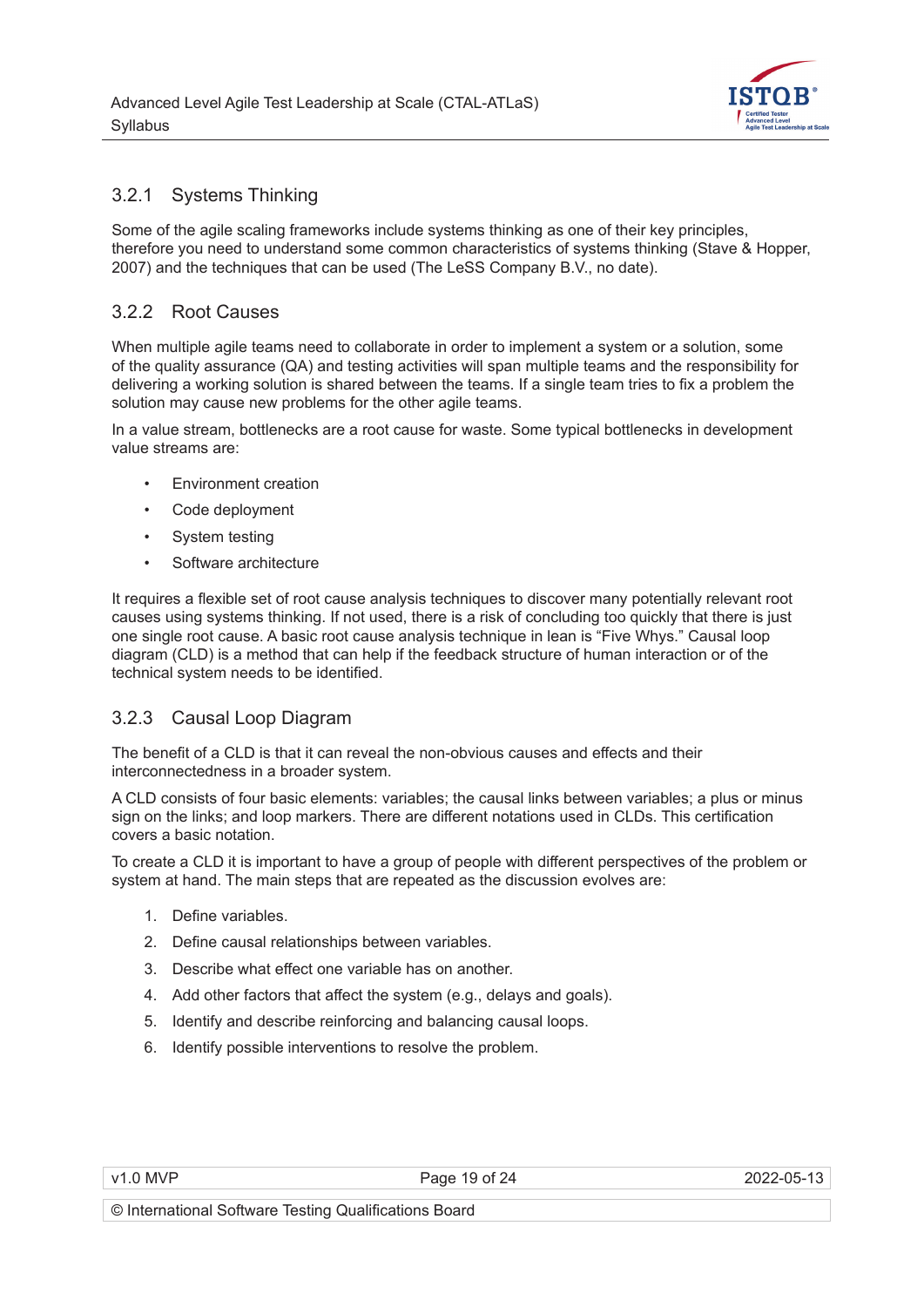

## <span id="page-19-0"></span>**4 References**

Béndek, P. *Beyond Lean.* California: Springer International Publishing AG, 2018.

Gartner. "DevOps and cloud speed are driving the end of QA as we know it." Stamford, 13 August 2018.

ISTQB®. "Improving the Testing Process." International Software Testing Qualifications Board, 2011. Accessed on 18 October 2021. [https://www.istqb.org/component/jdownloads/send/12-expert-level](https://www.istqb.org/component/jdownloads/send/12-expert-level-documents/75-expert-level-syllabus-improving-the-testing-process-2011.html)[documents/75-expert-level-syllabus-improving-the-testing-process-2011.html](https://www.istqb.org/component/jdownloads/send/12-expert-level-documents/75-expert-level-syllabus-improving-the-testing-process-2011.html).

Lean Enterprise Institute. *Lean Lexicon: A Graphical Glossary for Lean Thinkers*. 5th Edition. Cambridge: Lean Enterprise Institute, Inc., 2014.

Stave, Krystyna and Megan Hopper. "What constitutes systems thinking? A proposed taxonomy." *ResearchGate*, January 2007. Accessed on 30 June 2021. [https://www.researchgate.net/](https://www.researchgate.net/ publication/255592974_What_Constitutes_Systems_Thinking_A_Proposed_Taxonomy)  [publication/255592974\\_What\\_Constitutes\\_Systems\\_Thinking\\_A\\_Proposed\\_Taxonomy](https://www.researchgate.net/ publication/255592974_What_Constitutes_Systems_Thinking_A_Proposed_Taxonomy).

The LeSS Company B.V. *Systems Thinking*. More with LeSS, n.d. Accessed on 18 October 2021. <https://less.works/less/principles/systems-thinking>.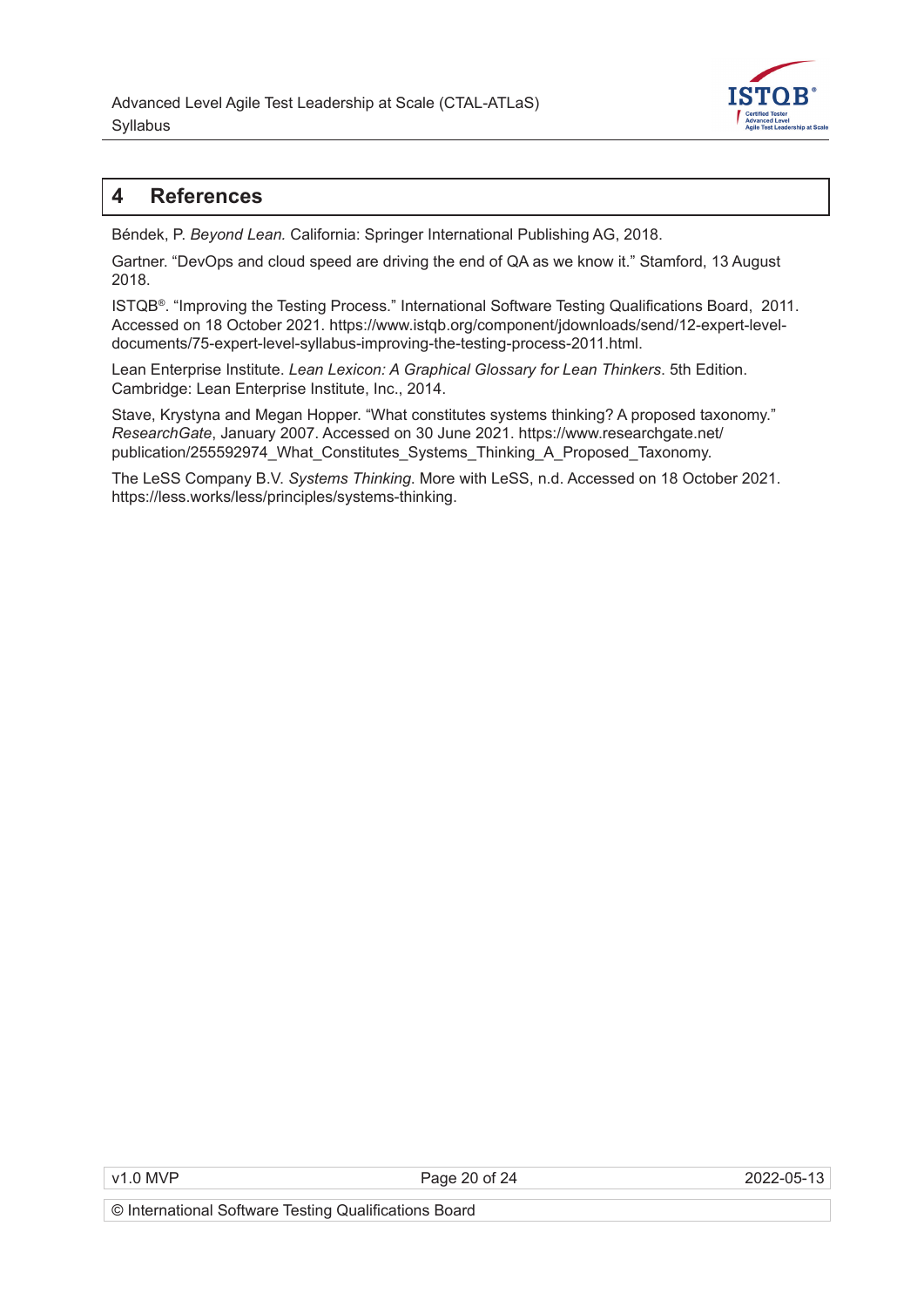

# <span id="page-20-0"></span>**5 Further Reading**

Arnold, Ross, D. and Jon P. Wade. "A definition of systems thinking: A systems approach." *Procedia Computer Science* 44 (2015): 669–678. Accessed on 6 May 2021. https://doi.org/10.1016/j. procs.2015.03.050.

Kaner, Cem. "The Ongoing Revolution in Software Testing." In *Software Test & Performance Conference, December 8, 2004*. Self-published, 2004. Accessed on 4 June 2021. [www.kaner.com/pdfs/TheOngoingRevolution.pdf](http://www.kaner.com/pdfs/TheOngoingRevolution.pdf)

Lenny, Jason. *Value Stream Mapping the CM Pipeline*. Lean Builds, 17 May 2009. Accessed on 6 May 2021. <https://leanbuilds.wordpress.com/2009/05/17/value-stream-mapping-the-cm-pipeline/>.

Scaled Agile, Inc. *Principle #2: Apply Systems Thinking*. SAFe, 22 August 2019. Accessed on 6 May 2021. <https://www.scaledagileframework.com/apply-systems-thinking/>.

Scaled Agile, Inc. *Shared Services*. SAFe, 18 December 2019. Accessed on 6 May 2021. <https://www.scaledagileframework.com/shared-services/>.

Stelter, Reinhard. "Third generation coaching: Reconstructing dialogues through collaborative practice and a focus on values." *International Coaching Psychology Review* 9 (2014): 51–66.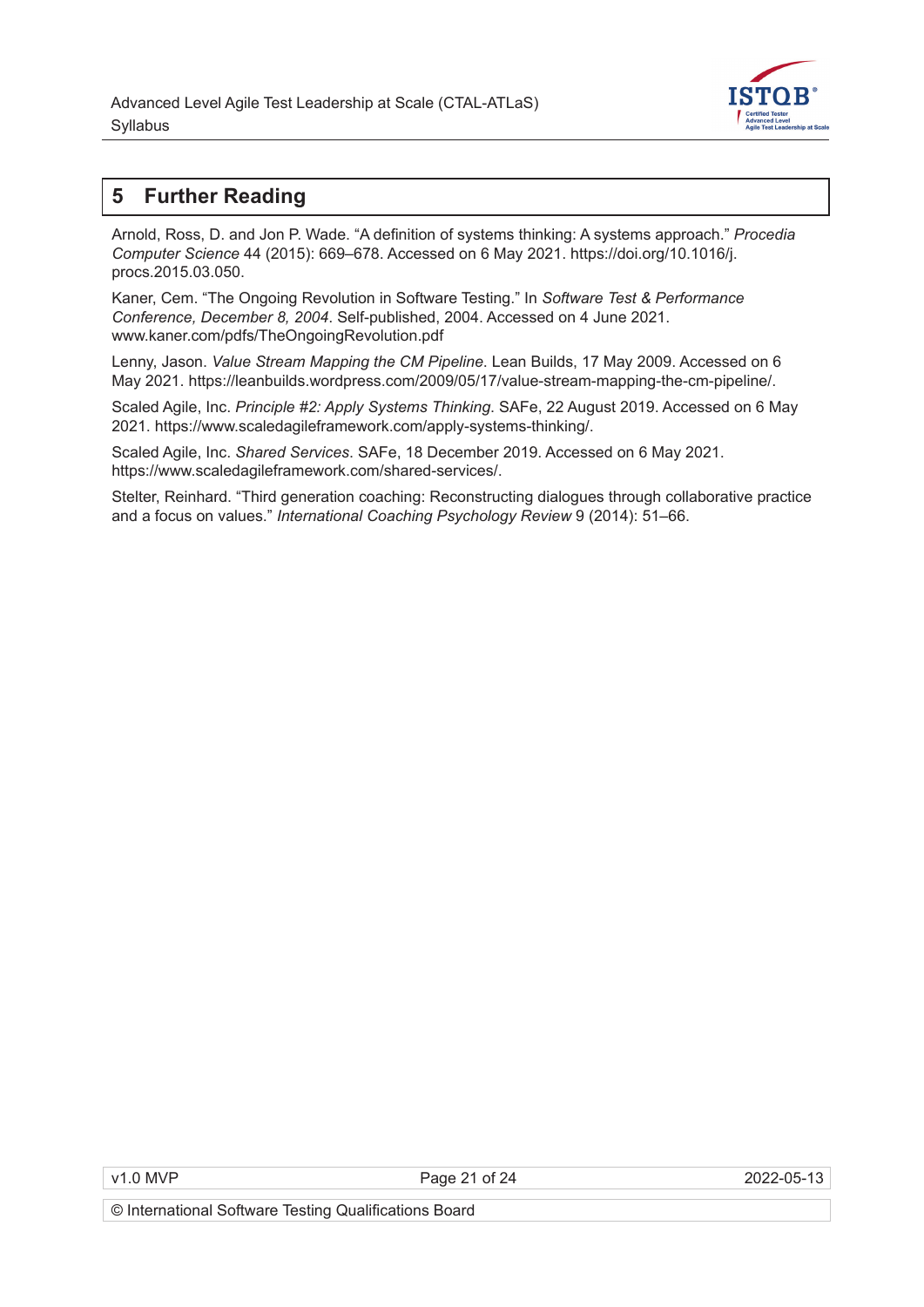

# <span id="page-21-0"></span>**6 Appendix A – Cognitive Levels of Knowledge**

The following describes what each cognitive level means.

Level 1: Remember (K1)

The candidate will recognize, remember, and recall a term or concept.

**Keywords:** Identify, Remember, Retrieve, Recall, Recognize, Know

Level 2: Understand (K2)

The candidate can select the reasons or explanations for statements related to the topic, and can summarize, compare, classify, categorize, and give examples for the testing concept.

**Keywords**: Summarize, Generalize, Abstract, Classify, Compare, Map, Contrast, Exemplify, Interpret, Translate, Represent, Infer, Conclude, Categorize, Construct models

Level 3: Apply (K3)

The candidate can select the correct application of a concept or technique and apply it to a given context.

**Keywords**: Implement, Execute, Use, Follow a procedure, Apply a procedure

Level 4: Analyze (K4)

The candidate can separate information related to a procedure or technique into its constituent parts for better understanding, and can distinguish between facts and inferences. Typical application is to analyze a document, software, or project situation and propose appropriate actions to solve a problem or task.

**Keywords:** Analyze, Organize, Find coherence, Integrate, Outline, Parse, Structure, Attribute, Deconstruct, Differentiate, Discriminate, Distinguish, Focus, Select

#### **Reference**

Anderson, L. W. and D. R. Krathwohl (eds). *A Taxonomy for Learning, Teaching, and Assessing: A Revision of Bloom's Taxonomy of Educational Objectives*. Allyn & Bacon, 2001.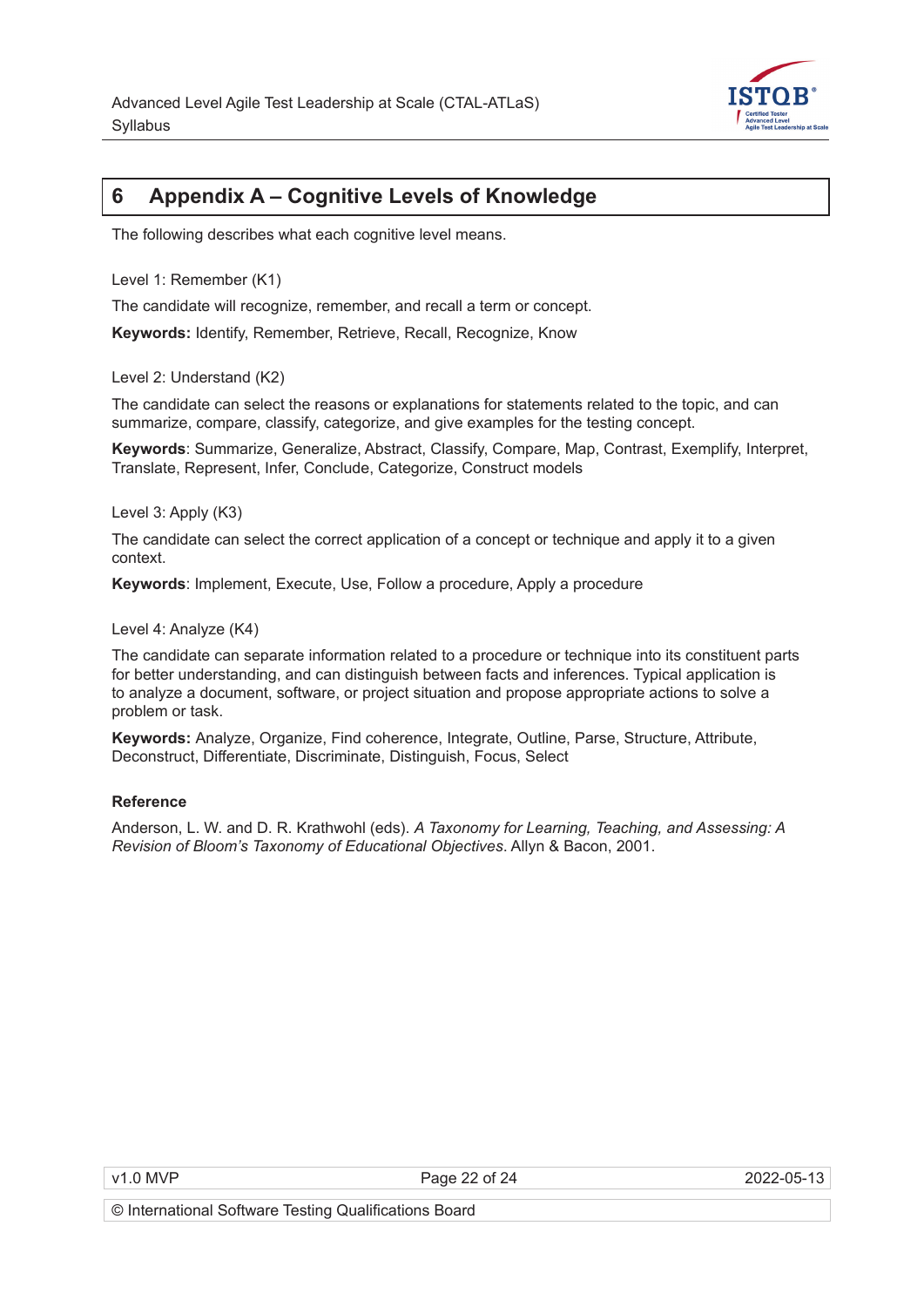

# <span id="page-22-0"></span>**7 Appendix B – Glossary**

# 7.1 General Terms

| <b>Term Name</b>       | <b>Definition</b>                                                                                                                                                                                                                              |
|------------------------|------------------------------------------------------------------------------------------------------------------------------------------------------------------------------------------------------------------------------------------------|
| business agility       | The ability to compete and thrive by quickly responding to market changes and<br>emerging opportunities with innovative business solutions to deliver value to<br>customers.                                                                   |
| change leadership      | The ability to positively influence and motivate others to engage in the<br>organizational change through the leader's own personal advocacy and drive.                                                                                        |
| change management      | A structured approach to implementing change in an organization. This may<br>encompass addressing training needs, appointing change agents, providing<br>support for people across the organization, and setting specific success<br>criteria. |
| delivery team          | Agile team or scrum team responsible for defining, building, testing, and<br>releasing systems.                                                                                                                                                |
| flow                   | The way value is delivered to the customer.                                                                                                                                                                                                    |
| infrastructure-as-code | A practice that codifies and manages technical infrastructure allowing<br>automatic monitoring, provisioning, and versioning of resources.                                                                                                     |
| kata                   | A pattern of behavior that can be practiced to develop a skill to the point where<br>it becomes habit; continuous improvement to mastery.                                                                                                      |
| observability          | A measure of how well internal states of a system can be inferred from<br>knowledge of its external outputs.                                                                                                                                   |
| shift left             | An approach to ensure built-in quality as early as possible in the development<br>lifecycle process.                                                                                                                                           |
| swarming               | A behavior whereby team members with available capacity and appropriate<br>skills collectively work on an item to finish what has already been started<br>before moving ahead to begin work on new items.                                      |
| value-driven           | An approach that strives to optimize the value delivered to customers by<br>constantly learning and improving and thereby remaining relevant and<br>competitive.                                                                               |
| value stream           | All the steps (both value add and non-value add) in processes essential to the<br>main flows that the customer is willing to pay for in order to produce a product<br>or service.                                                              |
| value stream mapping   | A technique to visualize, understand, analyze, and optimize a value stream.                                                                                                                                                                    |
| working step           | An activity needed to move along the value stream toward a new increment of<br>the solution.                                                                                                                                                   |